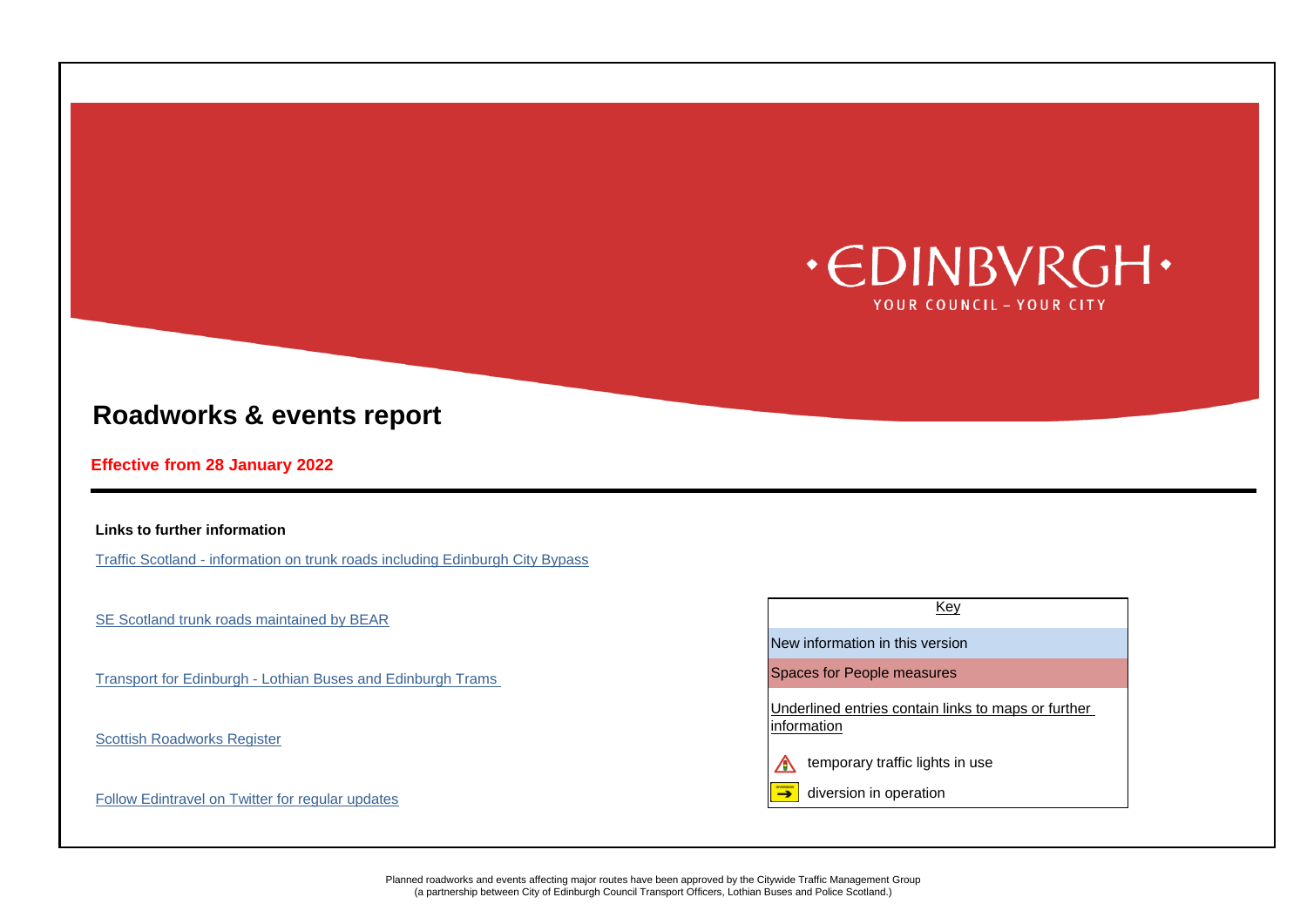|                       | <b>Ward</b>             | Street                                             | Location                                                | Contractor / works description                                                                                     | <b>Measures in place</b>                                                                                                                                                                                     | <b>Start</b> | <b>Finish</b>                  |
|-----------------------|-------------------------|----------------------------------------------------|---------------------------------------------------------|--------------------------------------------------------------------------------------------------------------------|--------------------------------------------------------------------------------------------------------------------------------------------------------------------------------------------------------------|--------------|--------------------------------|
|                       | Almond                  | <b>MAYBURY ROAD</b>                                | Between East Craigs and Barnton                         | CALA / Barratt Homes development                                                                                   | Various lane closures / contraflow arrangements.<br>Speed limit reduced to 30mph along whole length between Barnton and<br>Maybury junctions.<br>New signalised junctions in operation at site access roads. | 08/01/20     | Ongoing                        |
| <b>DIVERSION</b>      | <b>Almond</b>           | <b>SILVERKNOWES ROAD</b>                           | Between Silverknowes Parkway and<br><b>Marine Drive</b> | City of Edinburgh Council - to provide space for safe<br>walking and cycling                                       | Road closed to all vehicles except cycles<br>Reopened for *buses* 14/03/21                                                                                                                                   | 30/04/20     | <b>Until further</b><br>notice |
| <b>DIVERSION</b>      | Almond                  | <b>CAMMO WALK</b>                                  |                                                         | City of Edinburgh Council - to provide space for safe<br>walking and cycling                                       | Road closed except for residents' access, pedestrians and cycles                                                                                                                                             | 08/05/20     | <b>Until further</b><br>notice |
|                       | Almond                  | <b>MAYBURY ROAD</b>                                | <b>Maybury Drive</b>                                    | Between Craigs Road and roundabout at City of Edinburgh Council - to provide space for safe<br>walking and cycling | Temporary pedestrian crossing in operation                                                                                                                                                                   | 30/06/20     | <b>Until further</b><br>notice |
|                       | Almond                  | <b>PENNYWELL ROAD</b>                              |                                                         | City of Edinburgh Council - to provide space for safe<br>walking and cycling                                       | Segregated cycle lanes                                                                                                                                                                                       | 14/09/20     | <b>Until further</b><br>notice |
| A                     | Almond                  | <b>TURNHOUSE ROAD</b>                              |                                                         | Works associated with West Craigs development                                                                      | Lane closures / temporary traffic lights as required                                                                                                                                                         | 14/10/20     | Ongoing                        |
|                       | <b>DIVERSION</b> Almond | <b>SOUTH BARNTON AVENUE</b>                        |                                                         | City of Edinburgh Council - to provide space for safe<br>walking and cycling                                       | <b>Road closed</b>                                                                                                                                                                                           | 10/12/20     | <b>Until further</b><br>notice |
| <b>DIVERSION</b>      | Almond                  | <b>HIGH STREET / NEWHALLS</b><br>ROAD, QUEENSFERRY |                                                         | City of Edinburgh Council - Spaces for People<br>measures                                                          | Installation of one-way system (eastbound traffic only between The Loan and<br>Hawes car park).                                                                                                              | 08/03/21     | <b>Until further</b><br>notice |
|                       | Almond                  | <b>SILVERKNOWES ROAD</b><br><b>SOUTH</b>           | Between Main Street and Vivian Terrace                  | City of Edinburgh Council - to provide space for safe<br>walking and cycling                                       | Motor vehicles prohibited                                                                                                                                                                                    | 11/05/21     | <b>Until further</b><br>notice |
|                       | Almond                  | <b>B9080 KIRKLISTON</b>                            | Between Kirkliston primary school and<br>M9 bridge      | SGN - gas main renewal                                                                                             | Lane restrictions, temporary traffic lights as required                                                                                                                                                      | 06/09/21     | February 2022                  |
|                       | Almond                  | <b>HIGH STREET,</b><br><b>QUEENSFERRY</b>          | At The Loan / Hopetoun Road                             | City of Edinburgh Council - installation of signalised<br>junction                                                 | 2-way temporary traffic lights.                                                                                                                                                                              | 18/10/21     | June 2022                      |
| <b>DIVERSION</b><br>A | Almond                  | <b>CLIFTONHALL ROAD</b>                            | Between Claylands Road and Harvest<br>Road              | City of Edinburgh Council - carriageway resurfacing                                                                | Temporary traffic lights 8am - 5pm each weekday from 10/01/22;<br>Road closed 7pm - 6am each week night from 17/01/22.                                                                                       | 16/12/21     | 29/01/22                       |
|                       | Almond                  | <b>B800 NEW LISTON ROAD</b>                        | At Gateside Road                                        | Scottish Power - cabling work                                                                                      | 3-way temporary traffic lights                                                                                                                                                                               | 26/01/22     | 04/02/22<br>TBC                |
| $\bigwedge$           | Almond                  | <b>HOPETOUN ROAD</b>                               | Near Shore Road                                         | Scottish Water - repairs to burst main                                                                             | Temporary traffic lights                                                                                                                                                                                     | 26/01/22     | <b>TBC</b>                     |

|                                            | <b>Start</b> | <b>Finish</b>                  |
|--------------------------------------------|--------------|--------------------------------|
| ś.<br>th between Barnton and<br>ess roads. | 08/01/20     | Ongoing                        |
|                                            | 30/04/20     | <b>Until further</b><br>notice |
| strians and cycles                         | 08/05/20     | <b>Until further</b><br>notice |
|                                            | 30/06/20     | <b>Until further</b><br>notice |
|                                            | 14/09/20     | <b>Until further</b><br>notice |
| эd                                         | 14/10/20     | Ongoing                        |
|                                            | 10/12/20     | <b>Until further</b><br>notice |
| only between The Loan and                  | 08/03/21     | <b>Until further</b><br>notice |
|                                            | 11/05/21     | <b>Until further</b><br>notice |
| ired                                       | 06/09/21     | February 2022                  |
|                                            | 18/10/21     | June 2022                      |
| ay from 10/01/22;<br>7/01/22.              | 16/12/21     | 29/01/22                       |
|                                            | 26/01/22     | 04/02/22<br><b>TBC</b>         |
|                                            | 26/01/22     | <b>TBC</b>                     |

# Entries are arranged by Ward and then by start date.

[See details of Ward boundaries](https://apps.esriuk.com/app/MyNearest/21/view/1d73980e83cf43ee98d17c2acecb2e2c/index.html) Use CTRL+F to search within this document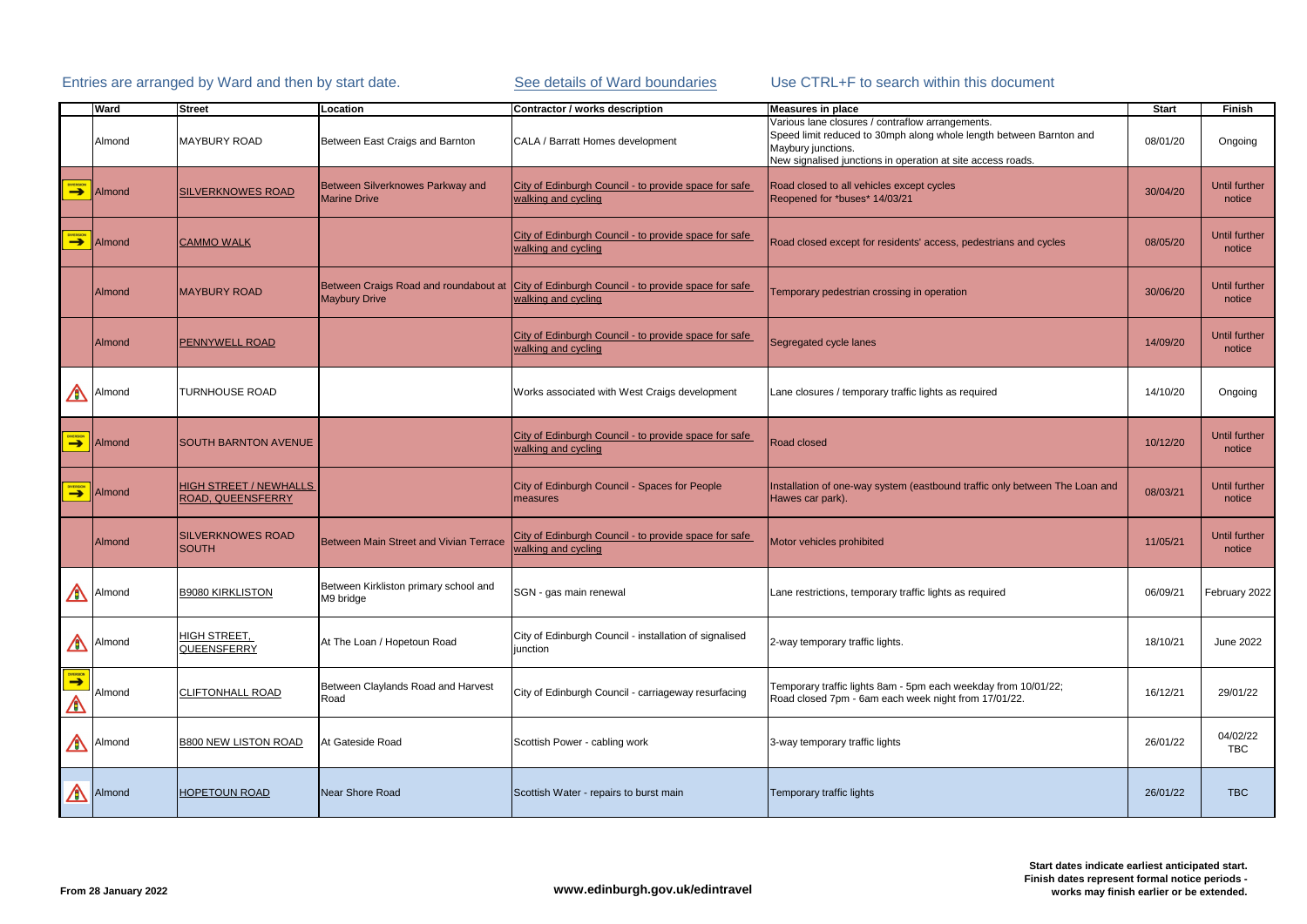| $\bigwedge$           | Almond             | STATION ROAD,<br><b>QUEENSFERRY</b> | At the rail bridge                                            | Network Rail - bridge maintenance                                                                       | Temporary traffic lights 10pm - 6am for 2 nights                                                                                                                                                                         | 31/01/22 | 02/02/22                       |
|-----------------------|--------------------|-------------------------------------|---------------------------------------------------------------|---------------------------------------------------------------------------------------------------------|--------------------------------------------------------------------------------------------------------------------------------------------------------------------------------------------------------------------------|----------|--------------------------------|
| $\bigwedge$           | Almond             | <b>TURNHOUSE ROAD</b>               | Midway between Turnhouse Farm Road<br>and Lennymuir           | Telecoms company - cherry picker access to overhead<br>equipment                                        | Temporary traffic lights                                                                                                                                                                                                 | 03/02/22 | 04/02/22                       |
| A                     | Almond             | STIRLING ROAD,<br><b>KIRKLISTON</b> | At Allan Park                                                 | City of Edinburgh Council - installation of raised<br>crossing point                                    | Temporary traffic lights                                                                                                                                                                                                 | 12/02/22 | 20/02/22                       |
| $\bigwedge$           | <b>City Centre</b> | <b>CALTON ROAD</b>                  | Between Waverley station access and<br><b>New Street</b>      | Unsafe rock face, restrictions in place to provide safety<br>zone                                       | Temporary traffic lights.                                                                                                                                                                                                | 01/12/18 | Ongoing                        |
|                       | <b>City Centre</b> | <b>NORTH BRIDGE</b>                 |                                                               | City of Edinburgh Council / Balfour Beatty - bridge<br>refurbishment                                    | Varying restrictions as required                                                                                                                                                                                         | 15/02/20 | 2024                           |
| <b>DIVERSION</b>      | <b>City Centre</b> | <b>PRINCES STREET</b>               | Between South St David Street and East<br><b>End</b> junction | City of Edinburgh Council - to provide space for safe<br>walking and cycling                            | Buses, taxis and cycles only 7.30am - 6.30pm each day                                                                                                                                                                    | 18/06/20 | <b>Until further</b><br>notice |
| DIVERSION             | <b>City Centre</b> | <b>WAVERLEY BRIDGE</b>              |                                                               | City of Edinburgh Council - to provide space for safe<br>walking and cycling                            | Road closed at Princes Street (except for cycles). Taxi and loading access via<br><b>Market Street</b>                                                                                                                   | 18/06/20 | <b>Until further</b><br>notice |
|                       | <b>City Centre</b> | <b>FORREST ROAD</b>                 |                                                               | City of Edinburgh Council - to provide space for safe<br>walking and cycling                            | Segregated cycle lanes                                                                                                                                                                                                   | 22/06/20 | Until further<br>notice        |
|                       | <b>City Centre</b> | <b>COCKBURN STREET</b>              |                                                               | City of Edinburgh Council - to provide space for safe<br>walking and cycling                            | Road closed except for cycles and blue badge holders.<br>Loading permitted 6.30am - 10.30am each day.                                                                                                                    | 10/07/20 | <b>Until further</b><br>notice |
| <b>DIVERSION</b>      | <b>City Centre</b> | <b>VICTORIA STREET</b>              |                                                               | City of Edinburgh Council - to provide space for safe<br>walking and cycling                            | Road closed except for cycles and blue badge holders.<br>Loading permitted 6.30am - 10.30am each day.<br>From 11/12/20 - 24hr delivery and blue badge access via George IV Bridge,<br>road remains closed at Grassmarket | 10/07/20 | Until further<br>notice        |
|                       | <b>City Centre</b> | <b>COWGATE</b>                      | At Candlemaker Row                                            | Redevelopment of India Buildings                                                                        | Road closed to westbound traffic.<br>Diversion via Pleasance - West Richmond Street - West Nicolson Street -<br>Potterrow - Teviot Place - Lauriston Place - Lady Lawson Street - West Port                              | 24/08/20 | End of March<br>2022           |
|                       | <b>City Centre</b> | <b>MORRISON LINK</b>                | Between Morrison Street and Morrison<br>Crescent              | The Haymarket development - sewer diversion work                                                        | One lane open in each direction (northbound restriction extending into<br>Morrison Street towards Haymarket).<br>Section of west footway closed with pedestrian diversion as signed                                      | 29/03/21 | Ongoing                        |
| <b>DIVERSION</b><br>A | <b>City Centre</b> | <b>HIGH STREET</b>                  | At St Mary's Street / Jeffrey Street                          | City of Edinburgh Council - reconstruction of<br>carriageway setts                                      | From 10/01/22 - High Street closed east of Blackfriars Street, north/south lane<br>closures on Jeffrey Street and St Mary's Street.<br>3-way temporary traffic lights from 24/01/22                                      | 17/05/21 | May 2022                       |
| DIVERSION             | <b>City Centre</b> | <b>ELM ROW</b>                      | Cobbled section between Montgomery<br>Street and London Road  | Trams to Newhaven - public realm works                                                                  | Road closed                                                                                                                                                                                                              | 28/06/21 | Ongoing                        |
|                       | <b>City Centre</b> | <b>LOTHIAN ROAD</b>                 | <b>Between Tollcross and East</b><br>Fountainbridge           | City of Edinburgh Council - footway reconstruction,<br>traffic signals upgrade, carriageway resurfacing | Footway works expected to finish 21/01/22.<br>East Fountainbridge reopened 27/01/22                                                                                                                                      | 06/09/21 | January 2022                   |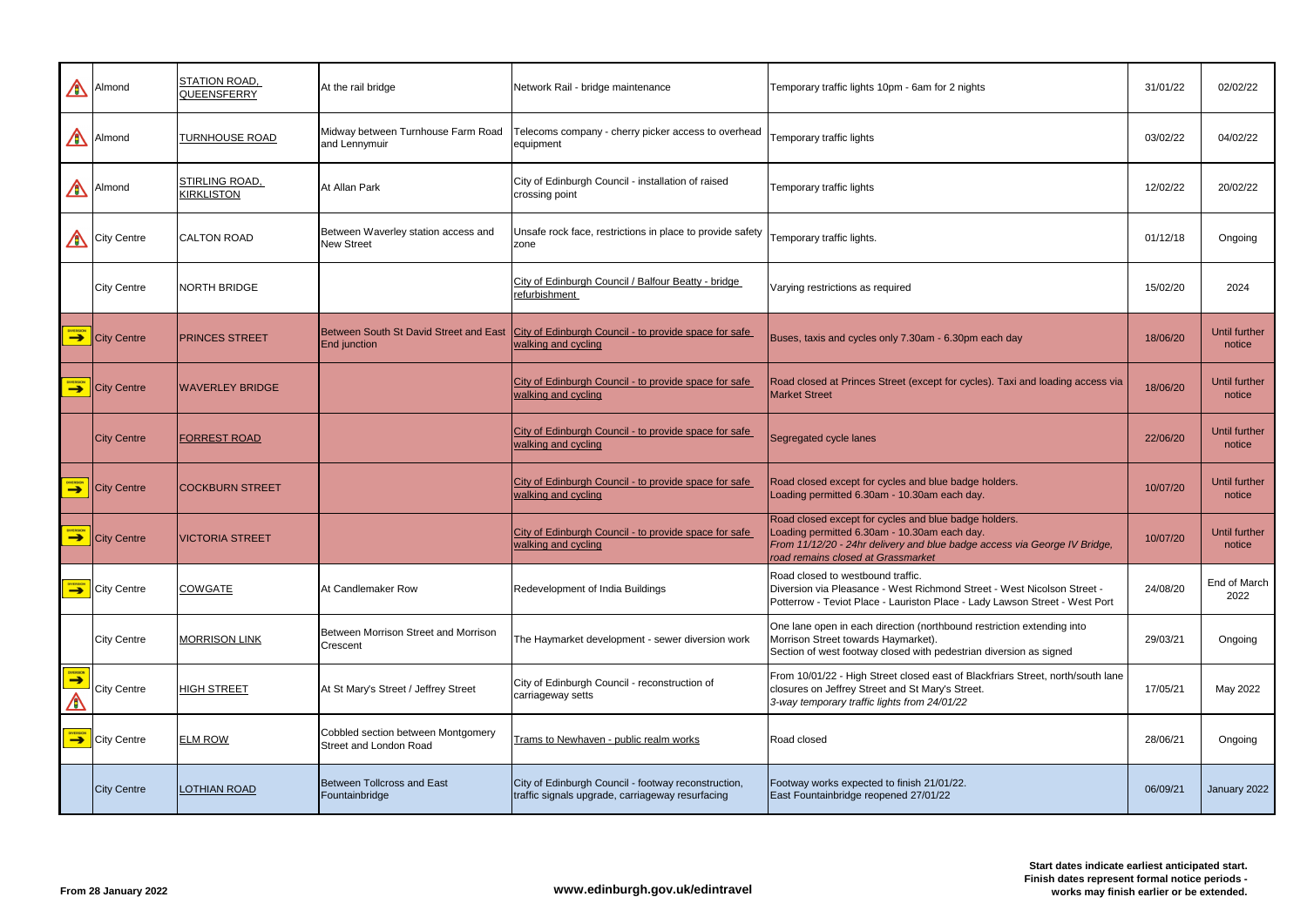| DIVERSION<br>A          | <b>City Centre</b>                      | <b>LEITH WALK</b>                               | Between York Place and London Road                                  | Trams to Newhaven construction - click cell to visit<br>website                                                                           | Phase 1 (of 3). Lane closures all approaches to Picardy junction, Leith Walk<br>reduced to 1 lane from York Place to London Road. No right turn from London<br>Road into Leith Walk. Broughton Street to Leith Street traffic diverted via<br>London Road junction | 11/10/21 | Autumn 2022             |
|-------------------------|-----------------------------------------|-------------------------------------------------|---------------------------------------------------------------------|-------------------------------------------------------------------------------------------------------------------------------------------|--------------------------------------------------------------------------------------------------------------------------------------------------------------------------------------------------------------------------------------------------------------------|----------|-------------------------|
|                         | $\left\  \bigcirc \right\ $ City Centre | NORTH BRIDGE                                    |                                                                     | City of Edinburgh Council / Balfour Beatty - bridge<br>refurbishment phase 2. Click cell for full details in the<br>latest project update | Road closed to northbound traffic, southbound reduced to 1 lane. West<br>footway closed, pedestrian access via east footway                                                                                                                                        | 14/11/21 | Up to 9 months          |
| $\bigwedge$             | <b>City Centre</b>                      | <b>GEORGE IV BRIDGE</b>                         | At Chambers Street                                                  | To assist with North Bridge diverted traffic                                                                                              | Temporary traffic lights                                                                                                                                                                                                                                           | 14/11/21 | Up to 9 months          |
| <b>DIVERSION</b>        | City Centre                             | <b>GEORGE STREET</b>                            | St Andrew Square to Hanover Street                                  | To assist with north / south traffic flow at George Street<br>/ Hanover Street junction during northbound closure of<br>North Bridge      | Road closed to through traffic                                                                                                                                                                                                                                     | 14/11/21 | Up to 9 months          |
|                         | <b>City Centre</b>                      | <b>ROSE STREET SOUTH</b><br>LANE                | Section between South St David Street<br>and Hanover Street         | <b>Building inspections</b>                                                                                                               | Road closed                                                                                                                                                                                                                                                        | 13/12/21 | Until further<br>notice |
| <b>DIVERSION</b>        | City Centre                             | NORTH GRAY'S CLOSE and<br><b>CHALMERS CLOSE</b> |                                                                     | Structural repairs                                                                                                                        | North Gray's Close closed at Jeffrey Street;<br><b>Chalmers Close restricted</b>                                                                                                                                                                                   | 03/01/22 | Mid-2023                |
|                         | <b>City Centre</b>                      | FOUNTAINBRIDGE                                  | Between Ponton Street and Gardner's<br>Crescent                     | Openreach - access to carriageway manholes<br>Work cancelled 10/01/22                                                                     | 2-way temporary traffic lights 8am - 4pm                                                                                                                                                                                                                           | 09/01/22 | 09/01/22                |
| $\bigwedge$             | <b>City Centre</b>                      | <b>DRUMMOND PLACE</b>                           | At Dundonald Street                                                 | City of Edinburgh Council - installation of pedestrian<br>drop kerbs                                                                      | Temporary traffic lights                                                                                                                                                                                                                                           | 10/01/22 | 21/01/22<br>28/01/22    |
|                         | <b>City Centre</b>                      | <b>LEITH STREET</b>                             | Section between Calton Road and<br><b>Greenside Row</b>             | Fit-out of aparthotel                                                                                                                     | Northbound bus lane closed                                                                                                                                                                                                                                         | 10/01/22 | September<br>2022       |
| DIVERSION<br><u>797</u> | <b>City Centre</b>                      | <b>CALTON ROAD</b>                              | At New Street                                                       | Network Rail - bridge repairs and maintenance                                                                                             | Phase 1 - 3-way temporary traffic lights (incorporating existing restrictions in<br>place for rock face protection);<br>Phase 2 (26/04/22) - 2-way temporary traffic lights, New Street closed                                                                     | 17/01/22 | August 2022             |
|                         | <b>City Centre</b>                      | <b>PICARDY AREA</b>                             | Between York Place and London Road                                  | Trams to Newhaven construction - click cell to visit<br>website                                                                           | Phase 2 (of 3). Leith Street closed northbound, York Place closed westbound.<br>No northbound access to Broughton Street from Leith Walk / London Road                                                                                                             | 17/01/22 | Spring 2022             |
|                         | $\left\  \bigcirc \right\ $ City Centre | <b>THISTLE STREET</b>                           | Between Hanover Street and Thistle<br><b>Street North West Lane</b> | SGN - gas leak repairs                                                                                                                    | Road closed                                                                                                                                                                                                                                                        | 17/01/22 | <b>TBC</b>              |
|                         | <b>City Centre</b>                      | <b>HOPE STREET LANE</b>                         |                                                                     | Scottish Power - mains upgrade                                                                                                            | Road closed to through traffic (one-way order suspended for duration of work)                                                                                                                                                                                      | 27/01/22 | 5 days                  |
|                         | <b>City Centre</b>                      | <b>WEST APPROACH ROAD</b>                       | At Morrison Street bridge                                           | City of Edinburgh Council - bridge works<br>Postponed 25/01/22, likely to be carried out in March                                         | Westbound carriageway closed, contraflow on citybound carriageway.<br>Nightshift work, exact times TBC                                                                                                                                                             | 31/01/22 | 01/02/22                |
| <b>DIVERSION</b>        | <b>City Centre</b>                      | <b>DUNDAS STREET</b>                            | At Fettes Row                                                       | Openreach                                                                                                                                 | 2-way temporary traffic lights, Fettes Row closed on west side of Dundas<br><b>Street</b>                                                                                                                                                                          | 26/01/22 | 28/01/22                |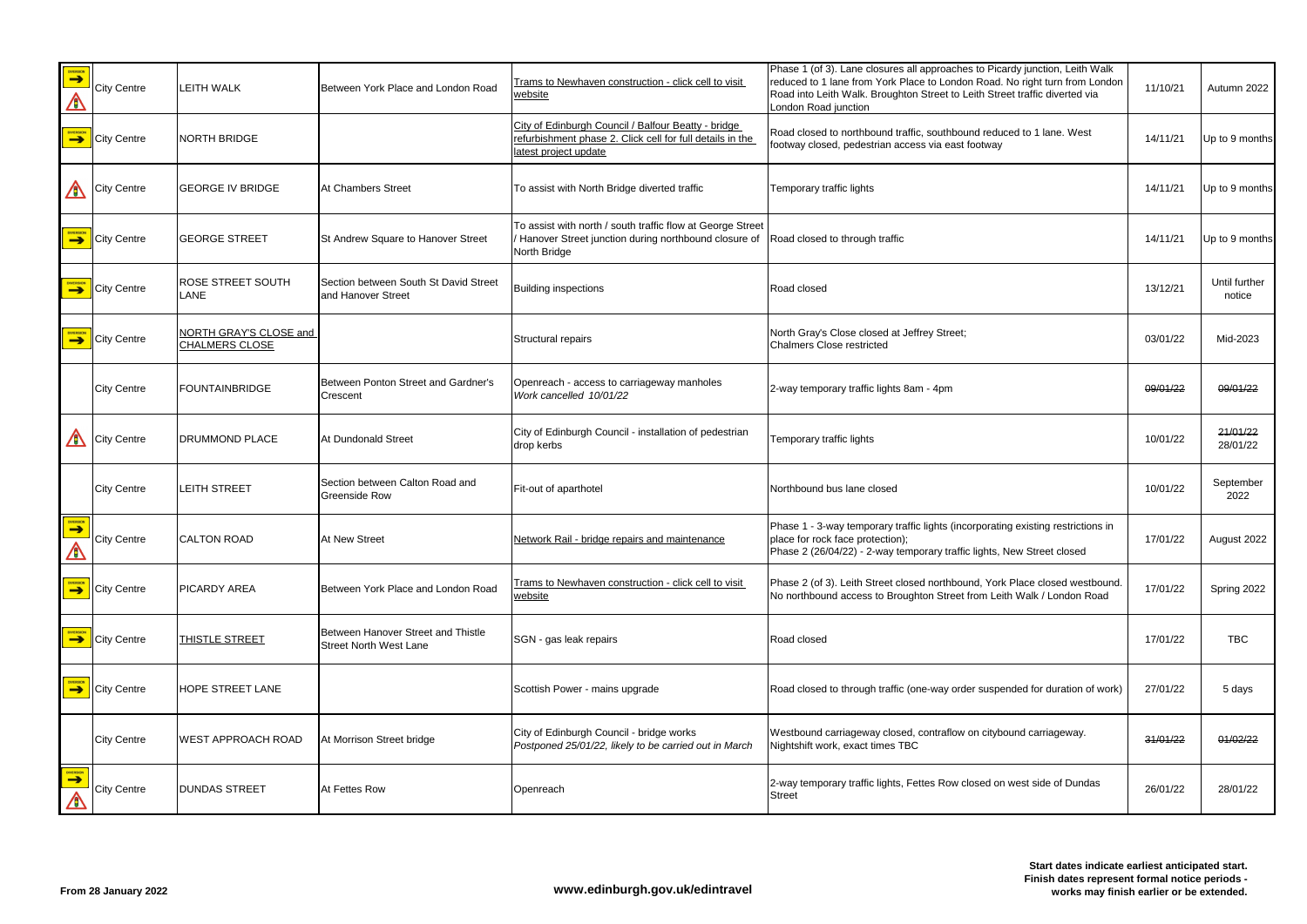|                                  | <b>City Centre</b>            | <b>GEORGE STREET</b>                                   | Castle Street to Charlotte Square                              | Virgin Media - emergency cable repairs                                                                              | Road closed                                                                                                                                            | 27/01/22 | 31/01/22                |
|----------------------------------|-------------------------------|--------------------------------------------------------|----------------------------------------------------------------|---------------------------------------------------------------------------------------------------------------------|--------------------------------------------------------------------------------------------------------------------------------------------------------|----------|-------------------------|
| A                                | <b>City Centre</b>            | <b>FOUNTAINBRIDGE</b>                                  | At Chalmers Buildings                                          | BT / KN - clearing blocked cable ducts                                                                              | 2-way temporary traffic lights                                                                                                                         | 03/02/22 | 05/02/22                |
| A                                | <b>City Centre</b>            | <b>LEITH STREET</b>                                    | At Greenside Row                                               | Laing O'Rourke - replacing temporary signals<br>equipment with permanent                                            | Off-peak temporary traffic lights                                                                                                                      | 07/02/22 | 07/02/22                |
|                                  | <b>City Centre</b>            | <b>WEST COATES</b>                                     | Between Roseburn Terrace and Magdala<br>Crescent               | Cityfibre - cable and ducting installation                                                                          | Lane closures, temporary traffic lights when working at Wester Coates Road                                                                             | 07/02/22 | April 2022              |
| <b>DIVERSION</b>                 | <b>City Centre</b>            | <b>ROSE STREET SOUTH</b><br><b>LANE</b>                | Section between Castle Street and<br><b>Frederick Street</b>   | Scottish Power - service connection                                                                                 | Road closed                                                                                                                                            | 21/02/22 | Up to 10 days           |
| A                                | <b>City Centre</b>            | <b>QUEEN STREET</b>                                    | At North Charlotte Street                                      | Crane operations at Erskine House                                                                                   | 3-way temporary traffic lights                                                                                                                         | 06/03/22 | 06/03/22                |
| <b>DIVERSION</b>                 | Colinton /<br>Fairmilehead    | <b>BONALY BRAE</b>                                     | At Bonaly Grove                                                | City of Edinburgh Council - to provide space for safe<br>walking and cycling                                        | Road closed except for residents' access, pedestrians and cycles                                                                                       | 17/02/21 | Until further<br>notice |
| <b>DIVERSION</b>                 | Colinton /<br>Fairmilehead    | <b>BUCKSTONE CIRCLE /</b><br><b>BUCKSONE LOAN EAST</b> | <b>Close</b>                                                   | Between High Buckstone and Buckstone City of Edinburgh Council - to provide space for safe<br>walking and cycling   | Motor vehicles prohibited:<br>Monday - Thursday 8am - 10am and 2pm - 4pm<br>Friday 8am - 10am and 11am - 1pm                                           | 22/02/21 | Until further<br>notice |
|                                  | Colinton /<br>Fairmilehead    | <b>OXGANGS GREEN</b>                                   | At school entrance                                             | City of Edinburgh Council - to provide space for safe<br>walking and cycling                                        | Motor vehicles prohibited:<br>Monday - Thursday 8am - 10am and 2pm - 4pm<br>Friday 8am - 10am and 11am - 1pm                                           | 11/05/21 | Until further<br>notice |
|                                  | Colinton /<br>Fairmilehead    | <b>BUCKSTONE GATE / WYND</b>                           |                                                                | City of Edinburgh Council - footway and carriageway<br>resurfacing, street lighting upgrade, new crossing<br>tables | Roads closed as signed and as required.<br>Site clear, works resume 18/01/22                                                                           | 20/09/21 | End of January          |
|                                  | Colinton /<br>Fairmilehead    | <b>LANARK ROAD</b>                                     | Numerous sites between Hailes Gardens<br>and Inglis Green Road | Cityfibre - cable and ducting installation                                                                          | Various lane and parking restrictions as required as work progresses.<br>Sections of segregated cycle lane closed as required                          | 10/01/22 | March 2022              |
|                                  | Colinton /<br>Fairmilehead    | <b>GILLESPIE CROSSROADS</b>                            |                                                                | Cityfibre - cable and ducting installation                                                                          | Left turn lane from Lanark Road into Wester Hailes Road closed.<br>Contraflow on Wester Hailes Road between Viewfield Road and Gillespie<br>crossroads | 29/01/22 | 5 days<br>estimated     |
| <b>IVERSION</b><br>$\rightarrow$ | Colinton /<br>Fairmilehead    | <b>GILLESPIE ROAD</b>                                  | At Gillespie crossroads                                        | BT / KN - cable installation                                                                                        | Road closed to southbound traffic, diversion via Lanark Road - Craiglockhart<br>Avenue - Colinton Road                                                 | 14/02/22 | 18/02/22                |
|                                  | Corstorphine /<br>Murrayfield | <b>ST JOHN'S ROAD</b>                                  | At pedestrian crossing east of<br><b>Templeland Road</b>       | City of Edinburgh Council - to provide space for safe<br>walking and cycling                                        | Footway widening to provide additional space for pedestrians.<br>Other Spaces for People measures removed during w/c 18/10/21                          | 22/07/20 | Until further<br>notice |
| <b>EXPERSION</b>                 | Corstorphine /<br>Murrayfield | <b>MANSE STREET and</b><br><b>FEATHERHALL ROAD</b>     |                                                                | City of Edinburgh Council - to provide space for safe<br>walking and cycling                                        | Manse Street closed at Manse Road;<br>Featherhall Road closed at Featherhall Terrace                                                                   | 18/08/20 | Until further<br>notice |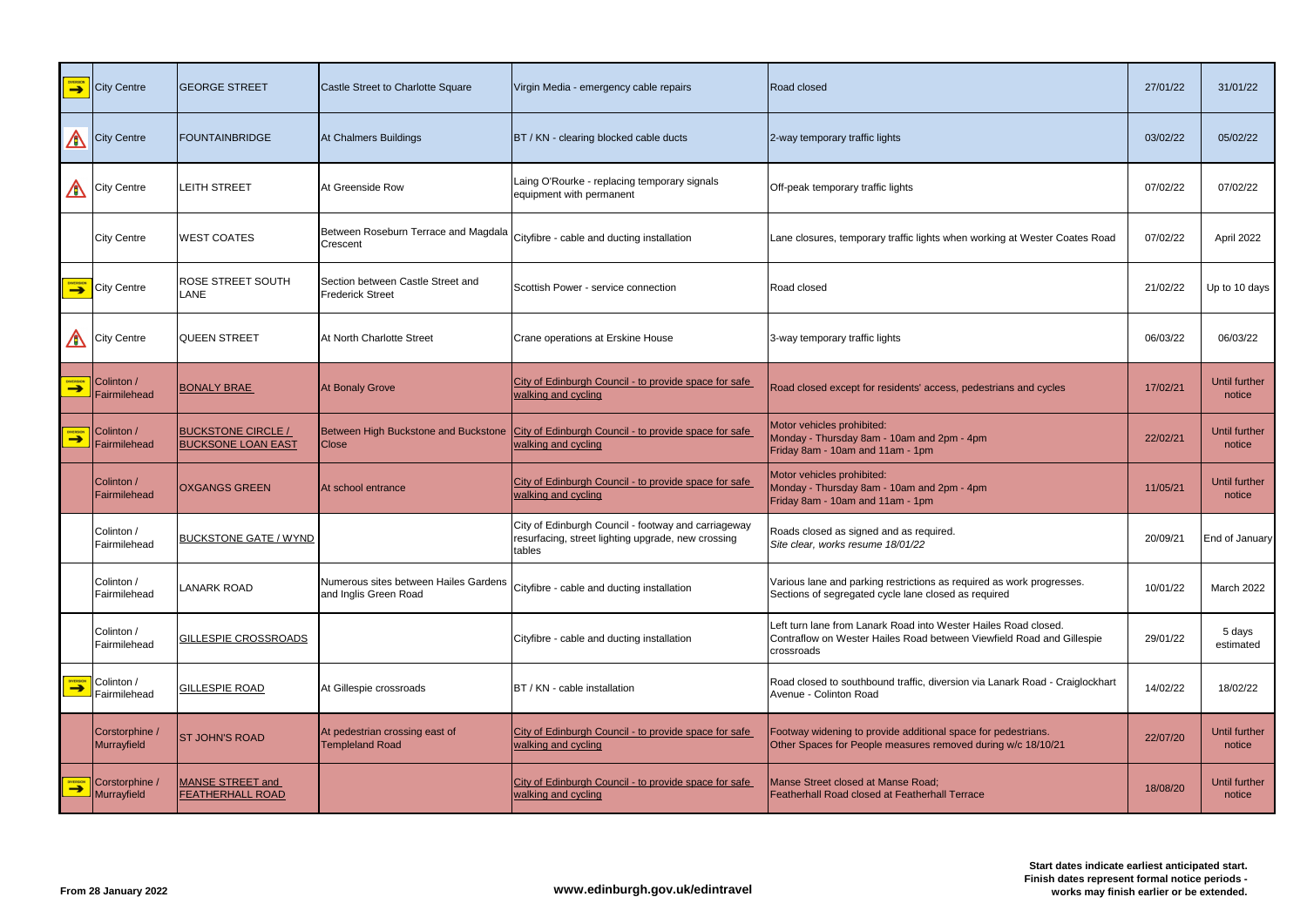| <b>DIVERSION</b> | Corstorphine /<br>Murrayfield                   | <b>LAMPACRE ROAD</b>                                 |                                                                                      | City of Edinburgh Council - to provide space for safe<br>walking and cycling                                      | Road closed between Tyler's Acre Road and Tyler's Acre Gardens (and<br>Tyler's Acre Avenue closed at Lampacre Road. Except for residents' access,<br>pedestrians and cycles                                                                           | 28/11/20 | Until further<br>notice        |
|------------------|-------------------------------------------------|------------------------------------------------------|--------------------------------------------------------------------------------------|-------------------------------------------------------------------------------------------------------------------|-------------------------------------------------------------------------------------------------------------------------------------------------------------------------------------------------------------------------------------------------------|----------|--------------------------------|
| <b>DIVERSION</b> | Corstorphine /<br>Murrayfield                   | <b>CRARAE AVENUE</b>                                 |                                                                                      | City of Edinburgh Council - to provide space for safe<br>walking and cycling                                      | Motor vehicles prohibited:<br>Monday - Thursday 8am - 10am and 2pm - 4pm<br>Friday 8am - 10am and 11am - 1pm                                                                                                                                          | 22/02/21 | Until further<br>notice        |
|                  | Corstorphine /<br>Murrayfield                   | <b>CORSTORPHINE HIGH</b><br><b>STREET</b>            |                                                                                      | City of Edinburgh Council - to provide space for safe<br>walking and cycling                                      | Priority boards in operation between Kirk Loan and Ladywell Avenue                                                                                                                                                                                    | 01/03/21 | <b>Until further</b><br>notice |
|                  | Corstorphine /<br>Murrayfield                   | <b>MEADOW PLACE ROAD /</b><br><b>BROOMHOUSE ROAD</b> | Between A8 and south side of<br>Broomhouse roundabout, plus Ladywell<br>Road         | City of Edinburgh Council - Spaces for People<br>measures                                                         | Re-designating key parts of the road to help pedestrians to physically<br>distance.                                                                                                                                                                   | 08/03/21 | Until further<br>notice        |
|                  | Corstorphine /<br>Murrayfield                   | <b>BROOMHALL DRIVE</b>                               | <b>Gyle Road</b>                                                                     | Between Wester Broom Place and South City of Edinburgh Council - to provide space for safe<br>walking and cycling | Motor vehicles prohibited:<br>Monday - Thursday 8am - 10am and 2pm - 4pm<br>Friday 8am - 10am and 11am - 1pm                                                                                                                                          | 11/05/21 | Until further<br>notice        |
|                  | Corstorphine /<br>Murrayfield                   | <b>WESTER BROOM PLACE</b>                            | Between South Gyle Road and<br><b>Broomhall Drive</b>                                | City of Edinburgh Council - to provide space for safe<br>walking and cycling                                      | Motor vehicles prohibited:<br>Monday - Thursday 8am - 10am and 2pm - 4pm<br>Friday 8am - 10am and 11am - 1pm                                                                                                                                          | 11/05/21 | Until further<br>notice        |
|                  | Corstorphine /<br>$\rightarrow$ Murrayfield     | <b>MURRAYFIELD AREA</b>                              |                                                                                      | SGN - gas main renewal                                                                                            | Lane and parking restrictions on Henderland Road, Succoth Place / Gardens /<br>Avenue, Coltbridge Gardens / Avenue, Murrayfield Avenue.<br>As required - Henderland Road closed at Murrayfield Avenue and Succoth<br>Avenue closed at Succoth Gardens | 22/11/21 | 7 weeks<br>estimated           |
|                  | $\sum_{\text{N}}$ Corstorphine /<br>Murrayfield | <b>CLERMISTON ROAD AREA</b>                          | Between St John's Road and Clerwood<br>Terrace plus adjoining roads on both<br>sides | Cityfibre - cable and ducting installation                                                                        | Phased closures of Clermiston Road (10/01/22 for 4 weeks), Belgrave<br>Gardens, Gordon Loan, Old Kirk Road, Corstorphine Hill Crescent / Gardens.<br>Road, Cairnmuir Road                                                                             | 10/01/22 | May 2022                       |
| A                | Corstorphine /<br>Murrayfield                   | <b>ROSEBURN TERRACE</b>                              | Between Roseburn Street and<br>Murrayfield Avenue                                    | Cityfibre - cable and ducting installation                                                                        | Working east to west on the south side then back on the north side.<br>3-way temporary traffic lights at Roseburn Street during first and last phases                                                                                                 | 17/01/22 | 3 weeks<br>estimated           |
| A                | / Corstorphine<br>Murrayfield                   | <b>CAMPBELL AVENUE</b>                               | At Campbell Road                                                                     | Openreach - access to carriageway manholes                                                                        | 3-way temporary traffic lights                                                                                                                                                                                                                        | 31/01/22 | 31/01/22                       |
| ⚠                | Corstorphine /<br>Murrayfield                   | <b>LADYWELL AVENUE</b>                               | At Dovecot Road                                                                      | Openreach - network upgrades                                                                                      | 3-way temporary traffic lights                                                                                                                                                                                                                        | 31/01/22 | 31/01/22                       |
|                  | <b>ENTERISION</b> Corstorphine /                | <b>ROSEBURN TERRACE</b>                              | At Roseburn Gardens                                                                  | Openreach - network upgrades                                                                                      | Westbound lane closure, no left turn into Roseburn Gardens.<br>7pm - 6am for 3 nights                                                                                                                                                                 | 31/01/22 | 03/02/22                       |
|                  | <b>ENTERNOW</b> Corstorphine /                  | <b>MURRAYFIELD AREA</b>                              |                                                                                      | Six Nations Rugby - Scotland v England, kick-off<br>4.45pm                                                        | Road closures Murrayfield, Corstorphine, Roseburn, Haymarket and Westfield<br>areas.<br>Click cell to view map of closures.                                                                                                                           | 05/02/22 | 05/02/22                       |
|                  | <b>ENTERNOW</b> Corstorphine /                  | <b>HENDERLAND ROAD</b>                               |                                                                                      | Openreach - network upgrades                                                                                      | Road closed to through traffic                                                                                                                                                                                                                        | 07/02/22 | 11/02/22                       |
| <b>DIVERSION</b> | Corstorphine /<br>Murrayfield                   | <b>ROSEBURN TERRACE</b><br><b>AREA</b>               | Between Balbirnie Place and Murrayfield<br>Avenue                                    | Balfour Beatty for City of Edinburgh Council - CCWEL<br>construction (phase 1 of 3)                               | Lane closures and contraflow, no right turn into Roseburn Street.<br>Temporary crossing facilities, bus stops and loading bays as signed.<br>Start date awaiting final confirmation                                                                   | 07/02/22 | Late March                     |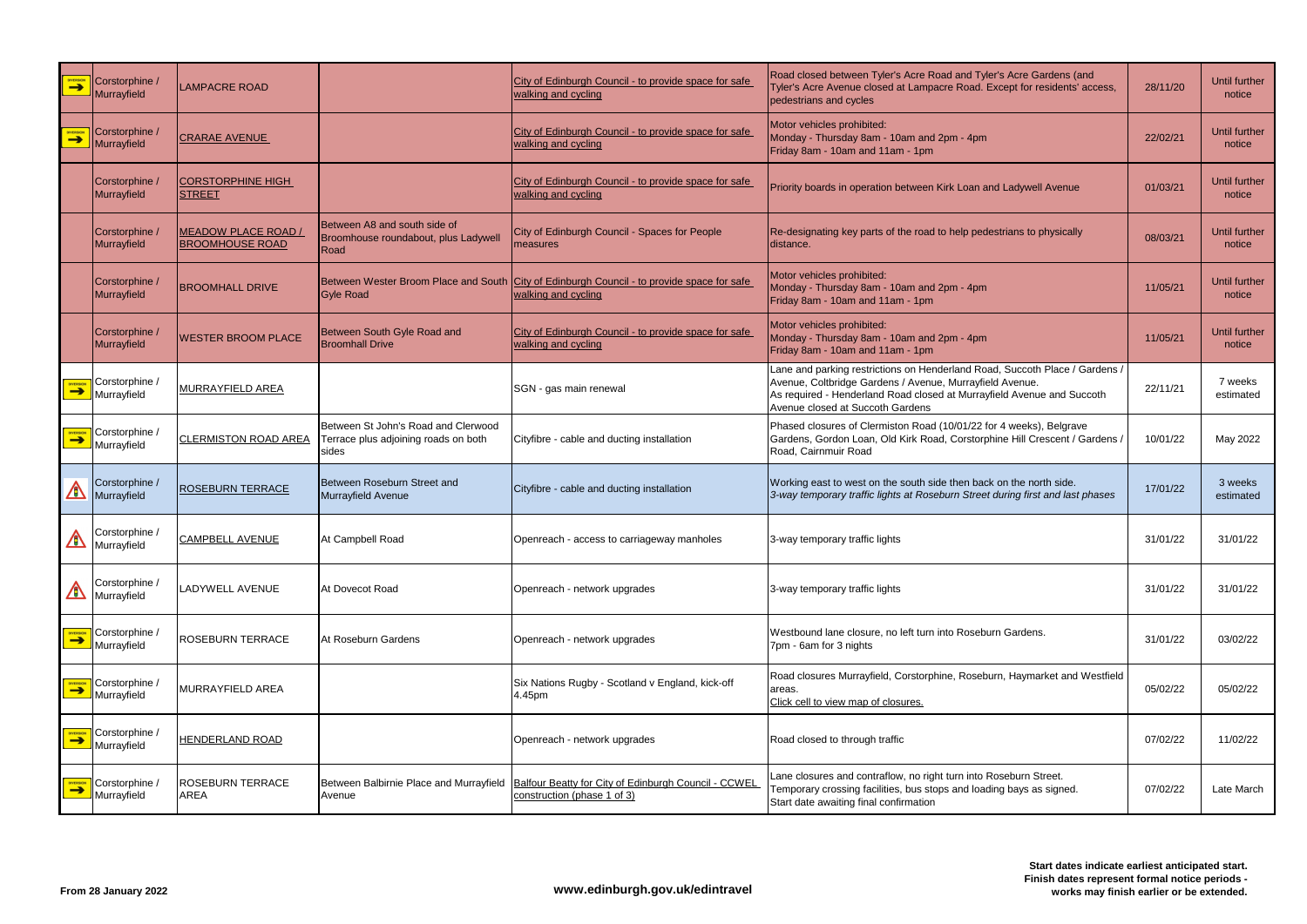| <b>DIVERSION</b> | Corstorphine /<br>Murrayfield | MURRAYFIELD AREA                              |                                                                                                              | Six Nations Rugby - Scotland v France, kick-off 2.15pm areas.                                                       | Road closures Murrayfield, Corstorphine, Roseburn, Haymarket and Westfield<br>Click cell to view map of closures.                                         | 26/02/22 | 26/02/22                       |
|------------------|-------------------------------|-----------------------------------------------|--------------------------------------------------------------------------------------------------------------|---------------------------------------------------------------------------------------------------------------------|-----------------------------------------------------------------------------------------------------------------------------------------------------------|----------|--------------------------------|
| ⚠                | Corstorphine /<br>Murrayfield | <b>MURRAYFIELD ROAD</b>                       | At Ravelston Dykes junction                                                                                  | Scottish Water - manhole repairs                                                                                    | 4-way temporary traffic lights                                                                                                                            | 27/02/22 | 27/02/22                       |
| <b>DIVERSION</b> | Craigentinny/<br>Duddingston  | <b>PAISLEY DRIVE</b>                          | Between Paisley Avenue and<br><b>Meadowfield Road</b>                                                        | City of Edinburgh Council - to provide space for safe<br>walking and cycling                                        | Motor vehicles prohibited:<br>Monday - Thursday 8am - 10am and 2pm - 4pm<br>Friday 8am - 10am and 11am - 1pm                                              | 02/10/20 | <b>Until further</b><br>notice |
|                  | Craigentinny/<br>Duddingston  | <b>A1 CORRIDOR</b>                            | London Road / Willowbrae Road / Milton<br>Road West between Leith Walk and<br><b>Mountcastle Drive North</b> | City of Edinburgh Council - Spaces for People<br>measures                                                           | Re-designating key parts of the road to help pedestrians to physically<br>distance.                                                                       | 30/11/20 | Until further<br>notice        |
| <b>DIVERSION</b> | Craigentinny/<br>Duddingston  | <b>LOGANLEA DRIVE</b>                         | of Loganlea Avenue                                                                                           | Between Craigentinny Road and east leg City of Edinburgh Council - to provide space for safe<br>walking and cycling | One-way order in place - no exit to Craigentinny Road                                                                                                     | 17/12/20 | Until further<br>notice        |
| $\rightarrow$    | Craigentinny/<br>Duddingston  | <b>STANLEY PLACE / TAYLOR</b><br><b>PLACE</b> |                                                                                                              | <b>Building development</b>                                                                                         | Roads closed to through traffic between Sunnybank Terrace and Comely<br>Green Crescent (except for residents' access)                                     | 22/02/21 | Until further<br>notice        |
| <b>DIVERSION</b> | Craigentinny/<br>Duddingston  | <b>DUDDINGSTON LOW ROAD</b>                   |                                                                                                              | Historic Environment Scotland - rock face assessments                                                               | Measures in place to ensure public safety: Duddingston Low Road (including<br>pavement) closed.                                                           | 02/07/21 | Until futher<br>notice         |
| <b>DIVERSION</b> | Craigentinny/<br>Duddingston  | <b>CLOCKMILL LANE</b>                         | Between London Road and rail bridge                                                                          | <b>Building development</b>                                                                                         | Road closed                                                                                                                                               | 01/08/21 | 01/08/22                       |
| A                | Craigentinny/<br>Duddingston  | <b>CRAIGENTINNY ROAD</b>                      | From Restalrig Drive to Wakefield<br>Avenue                                                                  | Scottish Power - new ducting and chambers                                                                           | Rolling programme with varying traffic management arrangements.<br>Currently temporary traffic lights between Craigentinny Avenue and Wakefield<br>Avenue | 01/12/21 | 3 month<br>programme           |
| A                | Craigentinny/<br>Duddingston  | NORTHFIELD BROADWAY                           | 100m south of Portobello Road                                                                                | Openreach - ducting installation                                                                                    | 2-way temporary traffic lights, temporary bus stops as signed                                                                                             | 25/01/22 | 28/01/22                       |
| ⚠                | Craigentinny/<br>Duddingston  | <b>LONDON ROAD</b>                            | At Meadowbank Terrace                                                                                        | BT / KN - manhole repairs<br>Rescheduled from 23/01/22                                                              | 3-way temporary traffic lights                                                                                                                            | 06/02/22 | 06/02/22                       |
|                  |                               | Drum Brae / Gyle DRUM BRAE NORTH              | Between Queensferry Road and Drum<br><b>Brae Terrace</b>                                                     | City of Edinburgh Council - Spaces for People<br>measures                                                           | Re-designating key parts of the road to help pedestrians to physically<br>distance.                                                                       | 22/02/21 | Until further<br>notice        |
| <u>/B</u>        |                               | Drum Brae / Gyle DRUM BRAE SOUTH              | At Drum Brae Avenue                                                                                          | Openreach - pole replacement<br>Note new date, previously notified for 31/01/22                                     | Off-peak 3-way temporary traffic lights                                                                                                                   | 14/02/22 | 14/02/22                       |
|                  | East Lothian                  | A1                                            | Between Old Craighall and East Lothian<br>boundary                                                           | East Lothian Council - Craighall junction works                                                                     | Lane closures, 40mph speed restriction                                                                                                                    | 19/01/22 | End of 2022                    |
|                  | Forth                         | <b>FERRY ROAD</b>                             | Between Crewe Toll Roundabout and<br><b>Inverleith Row</b>                                                   | City of Edinburgh Council - to provide space for safe<br>walking and cycling                                        | Segregated cycle lanes                                                                                                                                    | 03/08/20 | 17/08/20                       |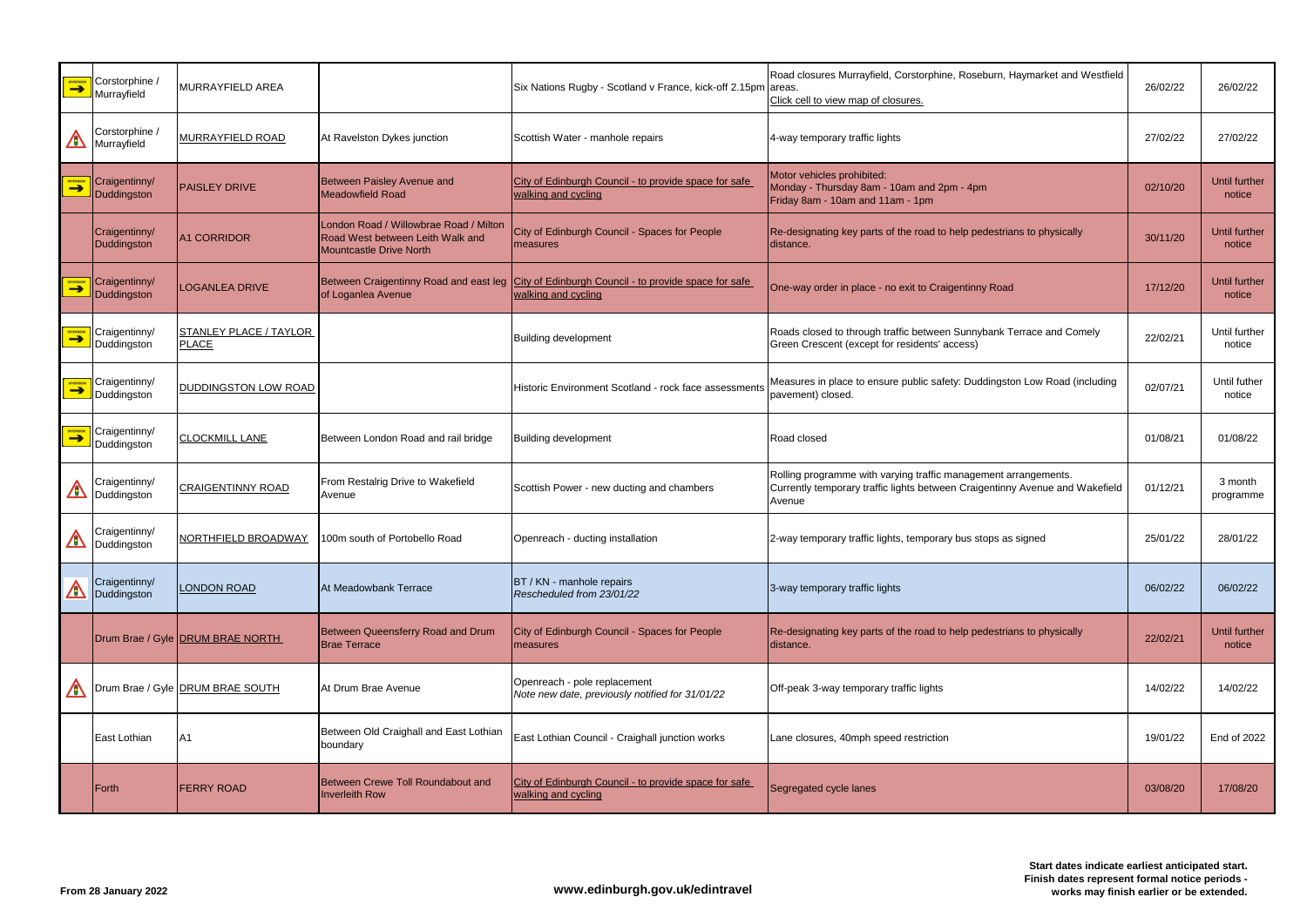| DIVERSION             | <b>IForth</b>                    | <b>CRAIGHALL TERRACE</b>                                             | At Craighall Road                                               | City of Edinburgh Council - to provide space for safe<br>walking and cycling | Motor vehicles prohibited:<br>Monday - Thursday 8am - 10am and 2pm - 4pm<br>Friday 8am - 10am and 11am - 1pm                                  | 17/02/21 | Until further<br>notice        |
|-----------------------|----------------------------------|----------------------------------------------------------------------|-----------------------------------------------------------------|------------------------------------------------------------------------------|-----------------------------------------------------------------------------------------------------------------------------------------------|----------|--------------------------------|
| DIVERSION             | <b>IForth</b>                    | <b>WEST PILTON CRESCENT</b>                                          | <b>Between Pennywell Road and West</b><br><b>Pilton Bank</b>    | City of Edinburgh Council - to provide space for safe<br>walking and cycling | Motor vehicles prohibited:<br>Monday - Thursday 8am - 10am and 2pm - 4pm<br>Friday 8am - 10am and 11am - 1pm                                  | 22/02/21 | Until further<br>notice        |
|                       | <b>Forth</b>                     | <b>IMARINE DRIVE</b>                                                 | Between Muirhouse Parkway and West<br><b>Shore Road</b>         | City of Edinburgh Council - to provide space for safe<br>walking and cycling | Parking suspended on both sides                                                                                                               | 11/05/21 | <b>Until further</b><br>notice |
|                       | Forth                            | <b>WARDIEBURN STREET</b><br><b>EAST and WEST</b>                     | <b>Between Boswall Parkway and</b><br><b>Wardieburn Terrace</b> | City of Edinburgh Council - to provide space for safe<br>walking and cycling | Motor vehicles prohibited:<br>Monday - Thursday 8am - 10am and 2pm - 4pm<br>Friday 8am - 10am and 11am - 1pm                                  | 11/05/21 | Until further<br>notice        |
| <b>DIVERSION</b>      | Forth                            | <b>WEST SHORE ROAD</b>                                               | Between Gypsy Brae and entrance to<br><b>Forth Quarter Park</b> | City of Edinburgh Council - to provide space for safe<br>walking and cycling | Road closed to all vehicles except cycles                                                                                                     | 11/05/21 | Until further<br>notice        |
|                       | Forth                            | FERRY ROAD                                                           | At Connaught Place                                              | Openreach - ducting installation<br>Start delayed, awaiting new dates        | 3-way temporary traffic lights                                                                                                                | 25/11/21 | 5 days                         |
| $\triangle$           | Forth                            | <b>BOSWALL PARKWAY</b>                                               | At Royston Mains Street                                         | Openreach - cabling and ducting installation                                 | 4-way temporary traffic lights                                                                                                                | 25/01/22 | 29/01/22                       |
|                       | Forth                            | <b>LOWER GRANTON ROAD</b>                                            | At Wardie Steps                                                 | Openreach - ducting installation                                             | 4-way temporary traffic lights, temporary bus stops as signed                                                                                 | 26/01/22 | 30/01/22                       |
| <b>DIVERSION</b><br>⚠ | Forth                            | <b>GRANTON ROAD AREA</b>                                             |                                                                 | BT Morrison - cable and ducting installation                                 | Granton Road closed northbound at Ferry Road.<br>2-way temporary traffic lights on Fraser Avenue.<br>Click cell for details of bus diversions | 31/01/22 | 04/02/22                       |
| $\blacktriangle$      | Forth                            | <b>EAST TRINITY ROAD</b>                                             | At Lixmount Avenue                                              | BT Morrison - cable and ducting installation                                 | 3-way temporary traffic lights                                                                                                                | 02/02/22 | Up to 10 days                  |
| $\triangle$           | Forth                            | <b>WARDIEBURN TERRACE</b>                                            | At Wardieburn Street East                                       | BT Morrison - cable and ducting installation                                 | 4-way temporary traffic lights                                                                                                                | 08/02/22 | 12/02/22                       |
|                       | Fountainbridge/<br>Craiglockhart | <b>LANARK ROAD /</b><br>LONGSTONE ROAD /<br><b>INGLIS GREEN ROAD</b> | Between Gillespie crossroads and<br>Murrayburn Road             | City of Edinburgh Council - to provide space for safe<br>walking and cycling | Re-designating key parts of the road to cycle lanes to aid physical distancing                                                                | 26/01/21 | Until further<br>notice        |
|                       | Fountainbridge/<br>Craiglockhart | <b>CRAIGLOCKHART</b><br>CRESCENT / PARK / DRIVE<br><b>NORTH</b>      |                                                                 | Cityfibre - cable and ducting installation                                   | Lane and parking restrictions, temporary traffic lights as required                                                                           | 05/01/22 | 30/01/22                       |
|                       | Fountainbridge/<br>Craiglockhart | <b>LANARK ROAD</b>                                                   | Numerous sites between Hailes Gardens<br>and Inglis Green Road  | Cityfibre - cable and ducting installation                                   | Various lane and parking restrictions as required as work progresses.<br>Sections of segregated cycle lane closed as required                 | 10/01/22 | <b>March 2022</b>              |
|                       | Fountainbridge/<br>Craiglockhart | <b>COLINTON ROAD</b>                                                 | Between Craiglockhart Road and<br><b>Craiglockhart Park</b>     | <b>Scottish Water</b>                                                        | Lane closures / contraflow, parking suspended on both sides                                                                                   | 17/01/22 | 6 months                       |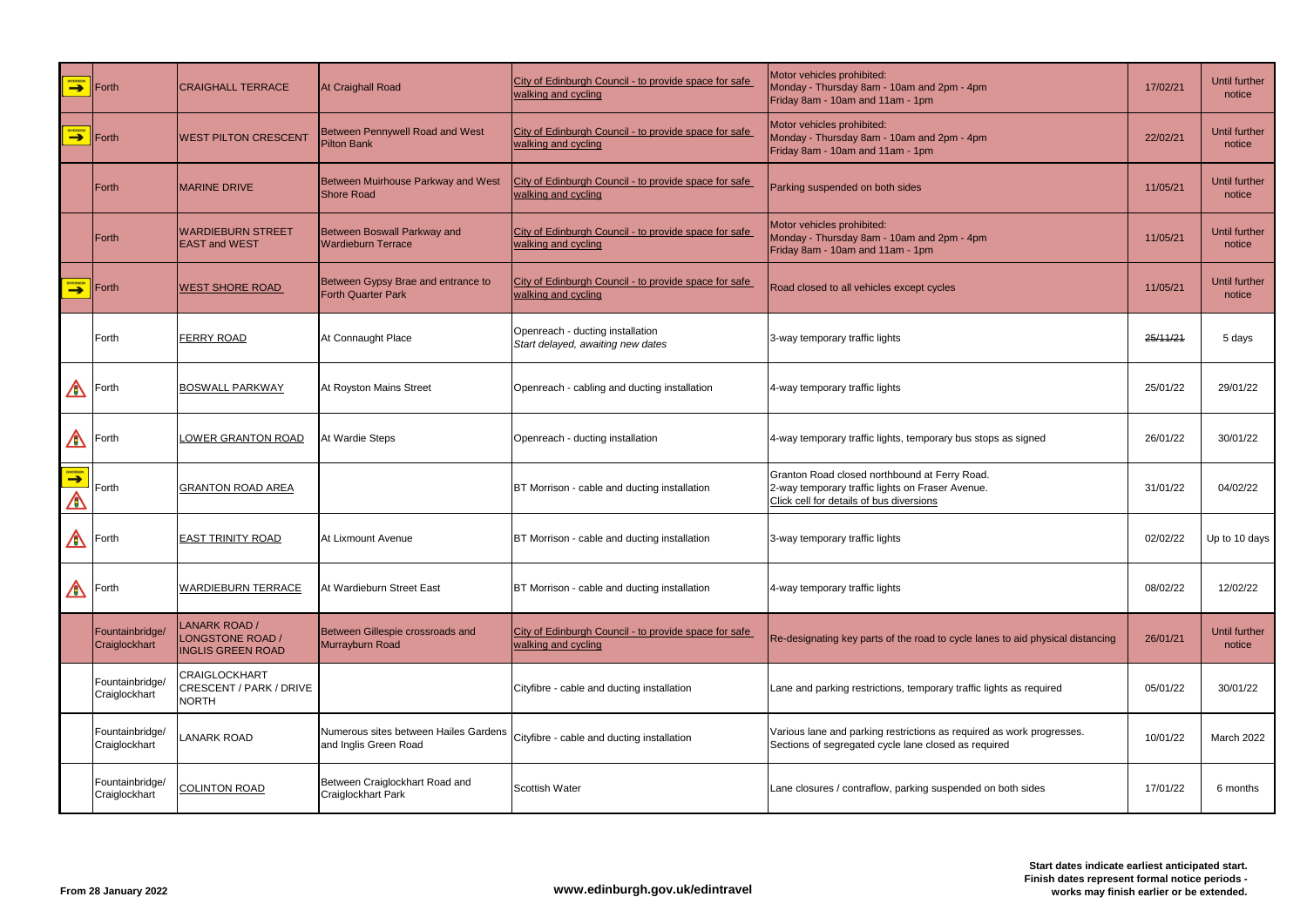| <b>DIVERSION</b> | Fountainbridge/<br>Craiglockhart | <b>INGLIS GREEN ROAD</b>                             | Between Redhall Drive and Slateford<br>Road                            | Network Rail - bridge inspection                                                                                             | Road closed 10pm - 6am, lane closures both directions on Lanark Road.<br>Click cell for details of bus diversions                                                                      | 29/01/22   | 30/01/22                       |
|------------------|----------------------------------|------------------------------------------------------|------------------------------------------------------------------------|------------------------------------------------------------------------------------------------------------------------------|----------------------------------------------------------------------------------------------------------------------------------------------------------------------------------------|------------|--------------------------------|
| ⚠                | Fountainbridge/<br>Craiglockhart | <b>FOUNTAINBRIDGE</b>                                | At Grove Street                                                        | Lochwynd - works to install new pedestrian crossing                                                                          | Temporary traffic lights                                                                                                                                                               | 31/01/22   | 11/02/22                       |
| $\bigwedge$      | Fountainbridge/<br>Craiglockhart | <b>LANARK ROAD</b>                                   | At Craiglockhart Avenue                                                | SGN - new gas main connection                                                                                                | 3-way temporary traffic lights                                                                                                                                                         | 07/02/22   | 3 weeks<br>estimated           |
| A                | Fountainbridge/<br>Craiglockhart | <b>SLATEFORD ROAD</b>                                | At Allan Park Road                                                     | Scottish Water - manhole repairs (at Meggetgate)                                                                             | 3-way temporary traffic lights                                                                                                                                                         | 13/03/22   | 13/03/22                       |
|                  | Inverleith                       | <b>WATER OF LEITH PATH AT</b><br><b>DEAN VILLAGE</b> |                                                                        | Landslip                                                                                                                     | Path closed beneath Dean cemetery                                                                                                                                                      | April 2013 | Ongoing                        |
|                  | Inverleith                       | <b>CREWE ROAD SOUTH</b>                              | In its entirety                                                        | City of Edinburgh Council - to provide space for safe<br>walking and cycling                                                 | Re-designating key parts of the road to help pedestrians to physically<br>distance.<br>Segregated cycle lanes                                                                          | 05/06/20   | Until further<br>notice        |
| <b>DIVERSION</b> | Inverleith                       | <b>WESTER DRYLAW AVENUE</b>                          | Between Groathill Road North and<br><b>Wester Drylaw Drive</b>         | City of Edinburgh Council - to provide space for safe<br>walking and cycling                                                 | Motor vehicles prohibited:<br>Monday - Thursday 8am - 10am and 2pm - 4pm<br>Friday 8am - 10am and 11am - 1pm                                                                           | 17/02/21   | Until further<br>notice        |
|                  | Inverleith                       | A90 CORRIDOR                                         | Various sections between Drumsheugh<br><b>Gardens and Cramond Brig</b> | City of Edinburgh Council - improved safety measures<br>for cyclists and pedestrians, installation of peak-time<br>bus lanes | Lane and parking restrictions.<br>Bus lanes operational from w/c 22/03/21                                                                                                              | 21/02/21   | Until further<br>notice        |
|                  | Inverleith                       | QUEENSFERRY ROAD                                     | At Oxford Terrace / Learmonth Terrace /<br><b>Buckingham Terrace</b>   | City of Edinburgh Council - alterations to road layout                                                                       | Oxford Terrace and Buckingham Terrace central access 'stopped up'                                                                                                                      | 22/03/21   | Until further<br>notice        |
|                  | Inverleith                       | <b>CANONMILLS</b>                                    | At Broughton Road / Rodney Street<br>junction                          | City of Edinburgh Council - alterations to road layout                                                                       | Citybound reduced to one lane, no right turn into Eyre Place                                                                                                                           | 31/05/21   | Until further<br>notice        |
| <b>DIVERSION</b> | Inverleith                       | <b>CRAIGLEITH ROAD</b>                               | Between Comely Bank roundabout and<br><b>Orchard Drive</b>             | Scottish Water - major waste water infrastructure<br><i>improvements</i>                                                     | Road closed, diversion via Orchard Brae - Queensferry Road.<br>Orchard Bank and Orchard Place closed at Craigleith Road.<br>Reopens 22/12/21 for festive period, closes again 08/01/22 | 24/10/21   | 12-15 months                   |
| <b>DIVERSION</b> | Inverleith                       | <b>WATER OF LEITH PATH</b>                           | <b>Under Belford Bridge</b>                                            | Unsafe railings                                                                                                              | Path closed                                                                                                                                                                            | 04/11/22   | <b>Until Further</b><br>notice |
|                  | Inverleith                       | <b>FERRY ROAD</b>                                    | At Inverleith Row                                                      | BT Morrison - cabling<br>Work cancelled 17/01/22                                                                             | 3-way temporary traffic lights                                                                                                                                                         | 18/01/22   | 20/01/22                       |
|                  | Inverleith                       | <b>TELFORD ROAD</b>                                  | Between Groathill Avenue and Telford<br><b>Drive</b>                   | Cityfibre - cable and ducting installation                                                                                   | Lane closures                                                                                                                                                                          | 24/01/22   | 28/01/22                       |
| Â                | Inverleith                       | <b>DUNDAS STREET</b>                                 | At Henderson Row / Eyre Place                                          | Scottish Power - defect repairs                                                                                              | 4-way temporary traffic lights                                                                                                                                                         | 30/01/22   | 7am<br>31/01/22                |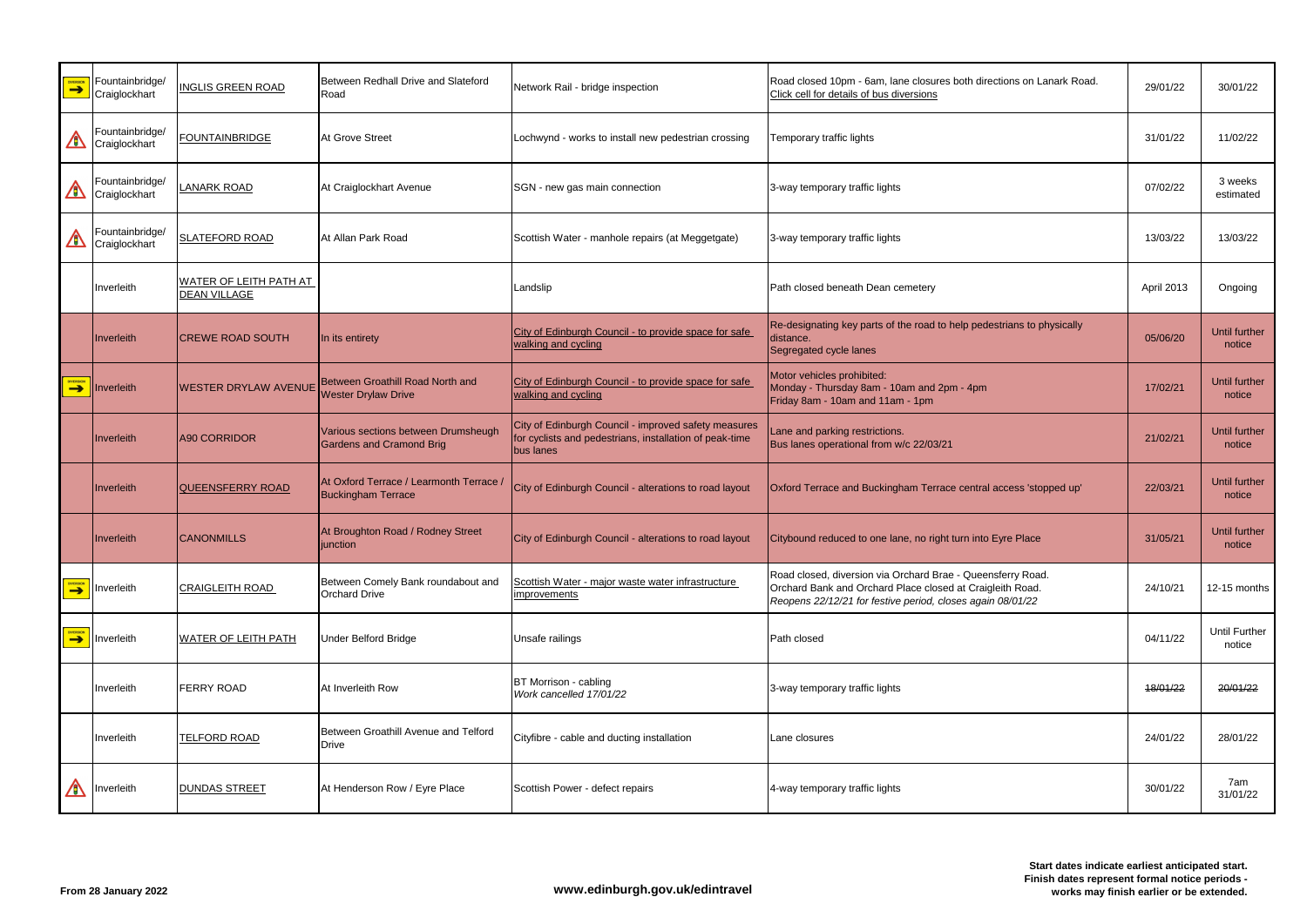| <b>DIVERSION</b>      | Inverleith | <b>BELL'S BRAE</b>         | Between Queensferry Street and Miller<br>Row                                          | SGN - gas main renewal                                                                                         | Road closed                                                                                                                                                                                                                                                         | 14/02/22 | 25/02/22                |
|-----------------------|------------|----------------------------|---------------------------------------------------------------------------------------|----------------------------------------------------------------------------------------------------------------|---------------------------------------------------------------------------------------------------------------------------------------------------------------------------------------------------------------------------------------------------------------------|----------|-------------------------|
| A                     | Inverleith | <b>FERRY ROAD</b>          | At Warriston Road / Bangholm Loan /<br><b>Bangholm View</b>                           | Telecoms company - pole and cabinet installation<br>Dates TBC as at 19/01/22                                   | Multi-way temporary traffic lights proposed                                                                                                                                                                                                                         | 15/02/22 | 18/02/22                |
| A                     | Inverleith | <b>RAEBURN PLACE</b>       | At Raeburn Street                                                                     | Scottish Water - defect repairs                                                                                | 2-way temporary traffic lights                                                                                                                                                                                                                                      | 20/02/22 | 7am<br>21/02/22         |
| A                     | Inverleith | <b>FERRY ROAD</b>          | At Inverleith Row / Inverleith Avenue                                                 | BT Morrison - clearing blocked cable ducts<br>Rescheduled from January, dates TBC as at 19/01/22               | 4-way temporary traffic lights                                                                                                                                                                                                                                      | 11/04/22 | 5 days<br>estimated     |
| <b>DIVERSION</b>      | Leith      | <b>CONSTITUTION STREET</b> |                                                                                       | Trams to Newhaven.                                                                                             | 1 - Road closed between Foot of the Walk and Coatfield Lane. Access<br>maintained from Laurie Street to Kirkgate House car park. East footway<br>closed adjacent to South Leith Parish Church.<br>2 - Road closed between Queen Charlotte Street and Bernard Street | 16/11/19 | Ongoing                 |
| <b>DIVERSION</b>      | Leith      | <b>INDSAY ROAD</b>         | Between North Leith Sands and<br>Newhaven Place                                       | Trams to Newhaven construction - click cell to visit<br>website                                                | Road closed to eastbound traffic, diversion via Melrose Drive. Hawthornvale<br>closed at Lindsay Road. No right turn from Annfield, no left turn from Melrose<br>Drive, no exit from Newhaven Place                                                                 | 06/03/20 | Ongoing                 |
| <b>DIVERSION</b><br>A | Leith      | <b>OCEAN DRIVE</b>         | Between roundabouts at Ocean Terminal Trams to Newhaven construction                  |                                                                                                                | Northbound side closed, 2-way traffic on southbound side.<br>3-way temporary traffic lights adjacent to CALA site from 23/08/21 until Spring<br>2022                                                                                                                | 13/03/20 | Ongoing                 |
| <b>DIVERSION</b>      | Leith      | <b>JANE STREET</b>         | At no. 13/15 (Headland Archaeology)                                                   | Trams to Newhaven - utility diversions                                                                         | Road closed, short diversion via the industrial estate                                                                                                                                                                                                              | 23/11/20 | Ongoing                 |
| <b>DIVERSION</b>      | Leith      | <b>OCEAN DRIVE</b>         | Between Ocean Terminal and Rennie's<br>Isle                                           | Trams to Newhaven construction                                                                                 | Road closed                                                                                                                                                                                                                                                         | 04/01/21 | Ongoing                 |
| <b>DIVERSION</b>      | Leith      | <b>MARITIME LANE</b>       |                                                                                       | Trams to Newhaven construction                                                                                 | No access to Maritime Lane from Mitchell Street                                                                                                                                                                                                                     | 07/04/21 | Ongoing                 |
| $\bigwedge$           | Leith      | <b>TOWER STREET</b>        | At Shore                                                                              | Trams to Newhaven construction                                                                                 | Temporary traffic lights                                                                                                                                                                                                                                            | 10/05/21 | Until further<br>notice |
| <b>DIVERSION</b>      | Leith      | <b>OCEAN DRIVE</b>         | Between Ocean Terminal and Rennie's<br>Isle                                           | Trams to Newhaven construction                                                                                 | Footway closed, pedestrian diversion via Rennie's Isle - Victoria Quay                                                                                                                                                                                              | 24/05/21 | Ongoing                 |
|                       | Leith      | <b>LEITH WALK</b>          | At Foot of the Walk / Great Junction<br>Street / Duke Street                          | Trams to Newhaven construction                                                                                 | Alterations to road layout and traffic signal sequences                                                                                                                                                                                                             | 16/08/21 | 4 months<br>estimated   |
| <b>DIVERSION</b>      | Leith      | <b>INDSAY ROAD BRIDGE</b>  | Pedestrian / cycle bridge between<br>Nicholfield and Lindsay Road main<br>carriageway | City of Edinburgh Council - public safety measure                                                              | Bridge closed, pedestrian and cycle diversion as signed. Hawthornvale Path<br>beneath remains open                                                                                                                                                                  | 15/12/21 | Until further<br>notice |
|                       | Leith      | <b>SALAMANDER STREET</b>   | At Bath Road                                                                          | Energetics - ducting installation at Barratt Homes site.<br>Dates TBC as at 30/12/21 - work postponed 19/01/22 | 4-way temporary traffic lights                                                                                                                                                                                                                                      | 19/01/22 | 01/02/22                |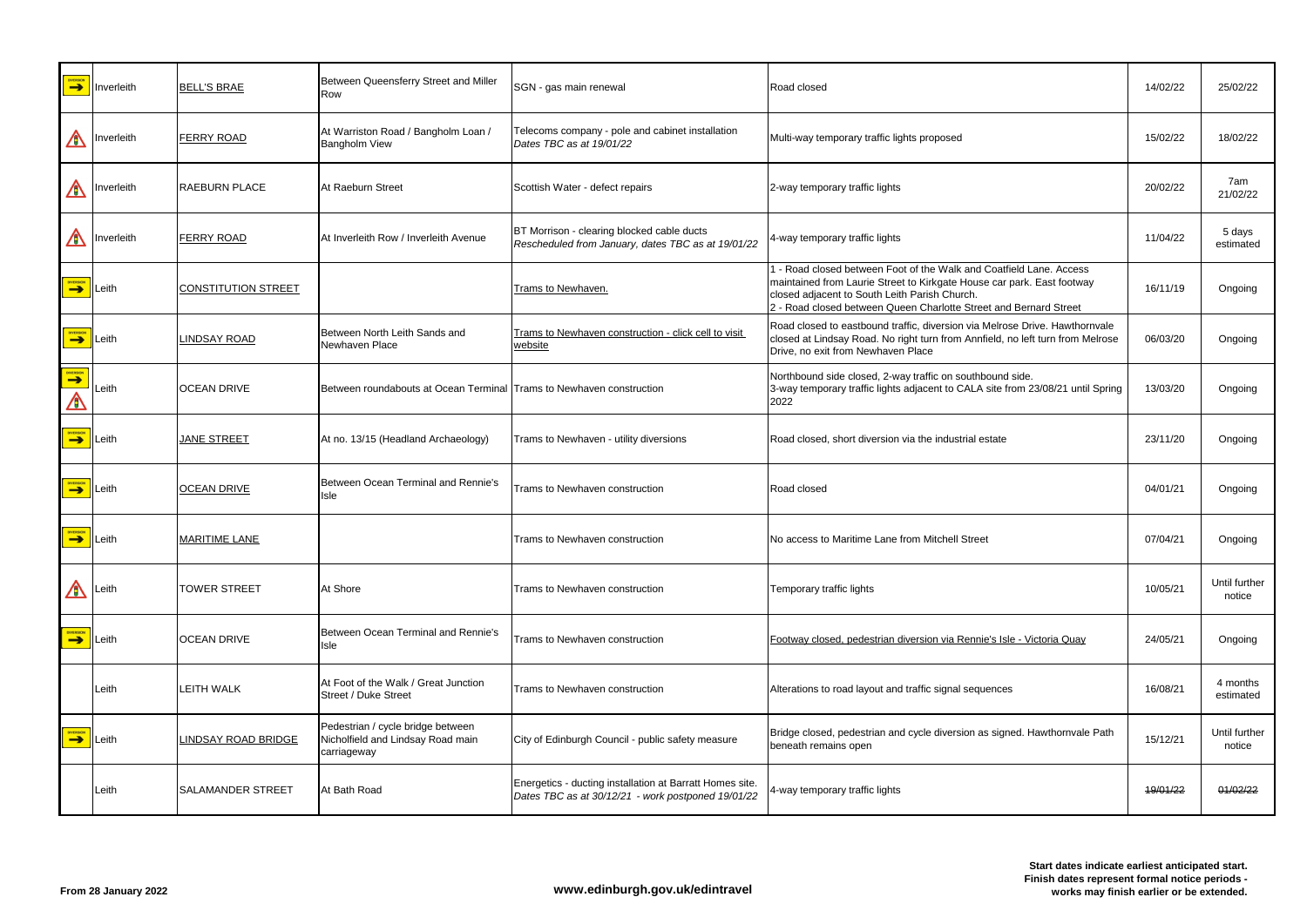| <b>DIVERSION</b><br><u>/a</u> | Leith      | <b>CONSTITUTION STREET</b>            | Between Coatfield Lane and Queen<br><b>Charlotte Street</b>                                                  | Trams to Newhaven construction                                                | Phase 1 (4 weeks) - 2-way temporary traffic lights for east/west traffic on<br>Queen Charlotte Street, Constitution Street closed both ways.<br>Phase 2 - Queen Charlotte Street and Constitution Street closed.                                                           | 22/01/22 | Autumn 2022             |
|-------------------------------|------------|---------------------------------------|--------------------------------------------------------------------------------------------------------------|-------------------------------------------------------------------------------|----------------------------------------------------------------------------------------------------------------------------------------------------------------------------------------------------------------------------------------------------------------------------|----------|-------------------------|
| DIVERSION                     | Leith      | <b>OCEAN DRIVE</b>                    | Between Stevedore Place and Trinity<br>Developments / Rennie's<br>Isle Developments                          | Trams to Newhaven - rail delivery                                             | Road closed 8pm - 10pm approximately                                                                                                                                                                                                                                       | 31/01/22 | 31/01/22                |
| A                             | Leith      | <b>BERNARD STREET</b>                 | At Shore                                                                                                     | BT Morrison - cable and ducting installation                                  | 4-way temporary traffic lights                                                                                                                                                                                                                                             | 10/02/22 | Up to 5 days            |
| <b>DIVERSION</b>              | Leith Walk | <b>LEITH WALK</b>                     | Between London Road and Crown Place Trams to Newhaven construction                                           |                                                                               | Road closed to northbound traffic, southbound reduced to 1 lane.<br>From 30/10/21 - work between Annadale Street and McDonald Road moves<br>to citybound side of Leith Walk, traffic diverted onto northbound carriageway.<br>No left turn into or out of Brunswick Street | 20/06/20 | Winter 2021             |
| <b>DIVERSION</b>              | Leith Walk | LONDON ROAD / EASTER<br>ROAD JUNCTION |                                                                                                              | Trams to Newhaven - alterations to accommodate Leith<br>Walk diverted traffic | Signal timings and lane markings altered.<br>No right turn from Easter Road into eastbound London Road (East Norton<br>Place)                                                                                                                                              | 20/06/20 | Ongoing                 |
| A                             | Leith Walk | <b>BROUGHTON ROAD</b>                 | At McDonald Road                                                                                             | City of Edinburgh Council / Trams to Newhaven - to<br>assist with road safety | 3-way temporary traffic lights                                                                                                                                                                                                                                             | 05/11/20 | Until further<br>notice |
|                               | Leith Walk | <b>A1 CORRIDOR</b>                    | London Road / Willowbrae Road / Milton<br>Road West between Leith Walk and<br><b>Mountcastle Drive North</b> | City of Edinburgh Council - to provide space for safe<br>walking and cycling  | Re-designating key parts of the road to help pedestrians, people using<br>wheelchairs, prams or bicycles to physically distance.                                                                                                                                           | 30/11/20 | Until further<br>notice |
|                               | Leith Walk | <b>HILLSIDE CRESCENT</b>              |                                                                                                              | City of Edinburgh Council - Spaces for People<br>measures                     | No vehicle entry to Hillside Crescent west leg from London Road (enter via<br>east leg)                                                                                                                                                                                    | 18/01/21 | Until further<br>notice |
| <b>DIVERSION</b>              | Leith Walk | <b>LEITH WALK</b>                     | At Stead's Place / Springfield Street                                                                        | Trams to Newhaven construction                                                | Alterations to access routes<br>From 14/10/21 - Springfield Street reopens, Stead's Place closed                                                                                                                                                                           | 26/01/21 | Ongoing                 |
| DIVERSION                     | Leith Walk | <b>BRUNSWICK ROAD</b>                 | Between East Montgomery Place and<br><b>Brunswick Place</b>                                                  | City of Edinburgh Council - to provide space for safe<br>walking and cycling  | One-way order - westbound traffic only                                                                                                                                                                                                                                     | 08/02/21 | Until further<br>notice |
| <b>DIVERSION</b>              | Leith Walk | <b>LEITH WALK</b>                     | West side cycleway between Annandale<br><b>Street and Jane Street</b>                                        | Trams to Newhaven - construction of permanent<br>segregated cycleway          | Existing temporary cycleways closed, diversions as signed                                                                                                                                                                                                                  | 24/05/21 | Ongoing                 |
|                               | Leith Walk | PILRIG STREET                         | At Cambridge Avenue / Dryden Street                                                                          | Trams to Newhaven - diversion route during closure of<br>Leith Walk cycleway  | Temporary controlled crossing point                                                                                                                                                                                                                                        | 24/05/21 | Ongoing                 |
| DIVERSION                     | Leith Walk | <b>PILRIG STREET</b>                  | At Leith Walk                                                                                                | Trams to Newhaven construction                                                | Road closed                                                                                                                                                                                                                                                                | 09/08/21 | 31/01/22                |
| <b>DIVERSION</b>              | Leith Walk | <b>LEITH WALK</b>                     | Between Jane Street and Kirk Street                                                                          | <b>Trams to Newhaven construction</b>                                         | Alterations to worksite. Access to Cassel's Lane / Casselbank Street via Kirk<br>Street                                                                                                                                                                                    | 08/11/21 | Spring 2022             |
| DIVERSION                     | Leith Walk | <b>WATER OF LEITH PATH</b>            | Between Newhaven Road and Anderson<br>Place                                                                  | Unsafe retaining wall                                                         | Path closed                                                                                                                                                                                                                                                                | 26/11/21 | Until further<br>notice |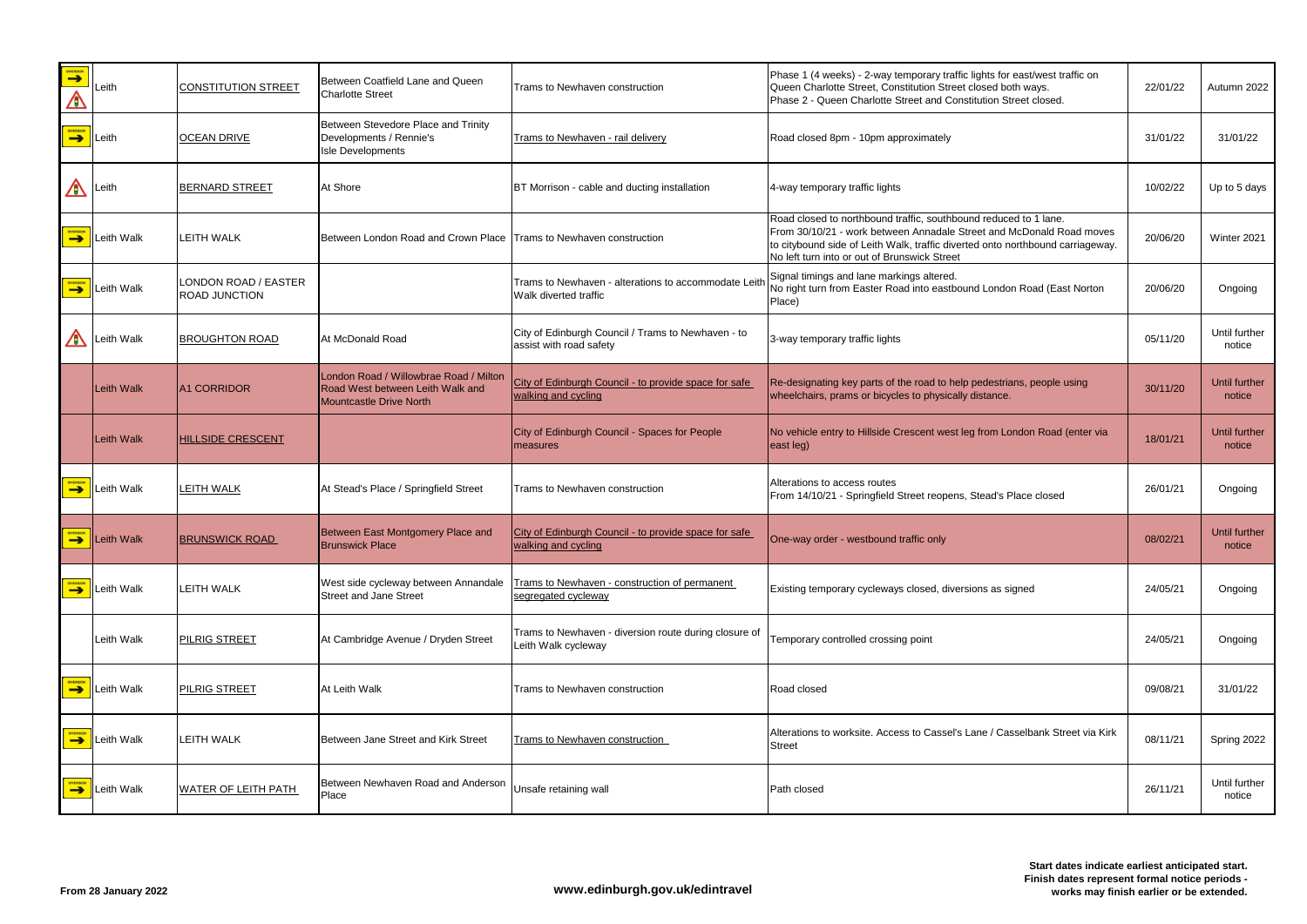| <b>DIVERSION</b> | Leith Walk                           | <b>ALBERT STREET</b>                                  | East of Buchanan Street                                      | Scottish Water - emergency sewer repairs                                                                            | Road closed from 8pm Tuesday                                                                                                                                                   | 25/01/22 | <b>TBC</b>              |
|------------------|--------------------------------------|-------------------------------------------------------|--------------------------------------------------------------|---------------------------------------------------------------------------------------------------------------------|--------------------------------------------------------------------------------------------------------------------------------------------------------------------------------|----------|-------------------------|
|                  | Leith Walk                           | <b>EASTER ROAD AREA</b>                               |                                                              | Hibs v Livingston, kick- off 3pm                                                                                    | Roads closed before and after the match:<br>Hawkhill Avenue / Close, St Clair Street, Albion Place / Road / Terrace /<br>Gardens, Harrismith Place                             | 29/01/22 | 29/01/22                |
|                  | Leith Walk                           | <b>EASTER ROAD AREA</b>                               |                                                              | Hibs v Hearts, kick-off 7.45pm<br>Rescheduled from 03/01/22                                                         | Roads closed before and after the match:<br>Hawkhill Avenue / Close, St Clair Street, Albion Place / Road / Terrace /<br>Gardens, Harrismith Place                             | 01/02/22 | 01/02/22                |
| A                | eith Walk                            | <b>BROUGHTON ROAD</b>                                 | At Canonmills / Rodney Street                                | Scottish Water - pipe renewal (worksite opposite<br>entrance to Warriston Path / Tesco car park)                    | 3-way temporary traffic lights                                                                                                                                                 | 21/02/22 | 01/03/22<br>estimated   |
| A                | Leith Walk                           | <b>PILRIG STREET</b>                                  | At Rosslyn Crescent                                          | Scottish Water - manhole repairs                                                                                    | 3-way temporary traffic lights                                                                                                                                                 | 11/05/22 | 11/05/22                |
|                  | Liberton /<br>Gilmerton              | <b>GILMERTON ROAD</b>                                 | Avenue                                                       | Between Liberton Road and Walter Scott City of Edinburgh Council - to provide space for safe<br>walking and cycling | Re-designating key parts of the road to help pedestrians, people using<br>wheelchairs, prams or bicycles to physically distance                                                | 16/11/20 | Until further<br>notice |
| <b>EXPERSION</b> | Liberton /<br>Gilmerton              | <b>IVANHOE CRESCENT</b>                               | Between Glenvarloch Crescent and<br><b>Rutherford Drive</b>  | City of Edinburgh Council - to provide space for safe<br>walking and cycling                                        | Motor vehicles prohibited:<br>Monday - Thursday 8am - 10am and 2pm - 4pm<br>Friday 8am - 10am and 11am - 1pm                                                                   | 28/11/20 | Until further<br>notice |
| <b>DIVERSION</b> | Liberton /<br>Gilmerton              | <b>WOODSTOCK PLACE</b>                                | <b>Between Rutherford Drive and Ivanhoe</b><br>Crescent      | City of Edinburgh Council - to provide space for safe<br>walking and cycling                                        | Motor vehicles prohibited:<br>Monday - Thursday 8am - 10am and 2pm - 4pm<br>Friday 8am - 10am and 11am - 1pm                                                                   | 28/11/20 | Until further<br>notice |
| DIVERSION        | Liberton /<br>Gilmerton              | <b>GRACEMOUNT DRIVE and</b><br><b>BALMWELL AVENUE</b> | At St Catherines RC Primary School                           | City of Edinburgh Council - to provide space for safe<br>walking and cycling                                        | Motor vehicles prohibited:<br>Monday - Thursday 8am - 10am and 2pm - 4pm<br>Friday 8am - 10am and 11am - 1pm                                                                   | 17/02/21 | Until further<br>notice |
| DIVERSION        | Liberton /<br><sup>J</sup> Gilmerton | <b>MOREDUN PARK STREET</b>                            | Between Moredun Park Way and<br>entrance to Craigour Park PS | City of Edinburgh Council - to provide space for safe<br>walking and cycling                                        | Motor vehicles prohibited:<br>Monday - Thursday 8am - 10am and 2pm - 4pm<br>Friday 8am - 10am and 11am - 1pm                                                                   | 17/02/21 | Until further<br>notice |
|                  | _iberton /<br>Gilmerton              | <b>MAYFIELD ROAD</b>                                  | From Liberton Road for around 150m                           | Development site compound / loading area                                                                            | Lane closures / contraflow                                                                                                                                                     | 16/08/21 | October 2022            |
|                  | Liberton /<br>Gilmerton              | <b>DRUM STREET</b>                                    |                                                              | SGN - gas main renewal<br>Road reopened 27/01/22                                                                    | Road closed to southbound traffic between Newtoft Street and East Farm of<br>Gilmerton, Ravenscroft Street closed at Drum Street.<br>Click cell for details of bus diversions. | 10/01/22 | 3 weeks<br>estimated    |
| <b>DIVERSION</b> | Liberton /<br>Gilmerton              | <b>MAYFIELD ROAD</b>                                  | From Liberton Road for around 150m                           | Development site compound / loading area                                                                            | Road closed to northbound traffic, diversion signed via Liberton Road -<br><b>Esslemont Road</b>                                                                               | 10/01/22 | October 2022            |
|                  | iberton /<br>Gilmerton               | <b>OLD DALKEITH ROAD</b>                              | At Moredunvale Road                                          | City of Edinburgh Council - installation of pedestrian<br>drop kerbs<br>Work postponed, new dates TBA               | Temporary traffic lights, partial closure of Moredunvale Road                                                                                                                  | 20/01/22 | 28/01/22                |
| ⚠                | Liberton /<br>Gilmerton              | <b>GILMERTON ROAD</b>                                 | At Robin's Nest                                              | Scottish Power - new power supply                                                                                   | 2-way temporary traffic lights, temporary stop for citybound buses                                                                                                             | 31/01/22 | 2-3 weeks<br>estimated  |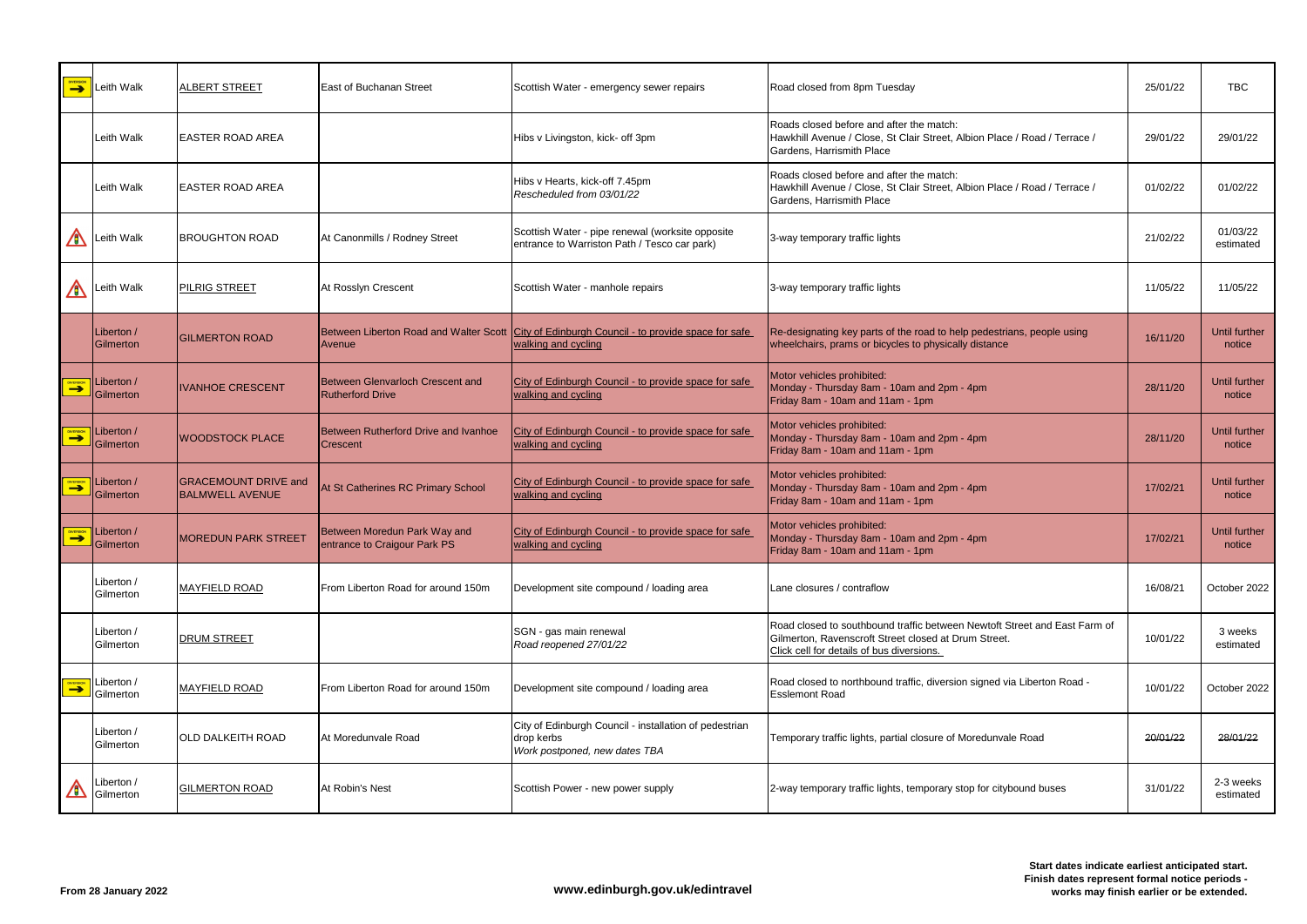|                       | Liberton /<br>Gilmerton | <b>LITTLE FRANCE MILLS</b>                      |                                                                         | City of Edinburgh Council - installation of pedestrian<br>drop kerbs                                                               | Road closed except for local access                                                                                                                                                                                     | 31/01/22 | 09/02/22                       |
|-----------------------|-------------------------|-------------------------------------------------|-------------------------------------------------------------------------|------------------------------------------------------------------------------------------------------------------------------------|-------------------------------------------------------------------------------------------------------------------------------------------------------------------------------------------------------------------------|----------|--------------------------------|
| A                     | Liberton /<br>Gilmerton | <b>GILMERTON DYKES</b><br><b>STREET</b>         | At Hyvot Mill Drive                                                     | Telecoms company - decommissioning mast and<br>cabinet<br>Revised dates, previously notified for 10/01/22                          | 3-way temporary traffic lights 10am - 4pm each day                                                                                                                                                                      | 01/02/22 | 04/02/22                       |
| A<br><b>DIVERSION</b> | Midlothian              | <b>OLD DALKEITH ROAD</b>                        | At The Wisp                                                             | Midlothian Council - street lighting and traffic signals<br>upgrade, road widening on The Wisp                                     | Temporary traffic lights (maintaining 2-way traffic for most of the programme),<br>The Wisp closed throughout.<br>11/01/22 - work postponed until completion of SGN work on Drum Street,<br>expected to resume 07/02/22 | 10/01/22 | May 2022                       |
| $\rightarrow$         | Morningside             | <b>BRAID ROAD</b>                               | Between Braid Farm Road and<br><b>Hermitage Drive</b>                   | City of Edinburgh Council - to provide space for safe<br>walking and cycling                                                       | Road closed except for cycles and essential works vehicles.<br>Changes implemented during w/c 12/04/21 - road to be reopened for<br>southbound traffic with new segregated cycle lanes                                  | 03/05/20 | <b>Until further</b><br>notice |
| DIVERSION             | Morningside             | <b>BRAIDBURN TERRACE</b>                        | From its junction with Comiston Road to<br>its junction with Braid Road | City of Edinburgh Council - to provide space for safe<br>walking and cycling                                                       | With the exception of cycles -<br>Road open to eastbound traffic only;<br>No right turn from Greenbank Place into Braidburn Terrace.                                                                                    | 08/05/20 | Until further<br>notice        |
| $\rightarrow$         | Morningside             | <b>BRUNSTFIELD AVENUE,</b><br><b>MONTPELIER</b> |                                                                         | City of Edinburgh Council - to provide space for safe<br>walking and cycling                                                       | Brunstfield Avenue closed at Bruntsfield Place;<br>Montpelier closed at Montpelier Park.<br>Except for cycles and residents' access                                                                                     | 18/08/20 | Until further<br>notice        |
| <b>DIVERSION</b>      | Morningside             | <b>CANAAN LANE</b>                              | Between Morningside Road and<br><b>Woodburn Terrace</b>                 | City of Edinburgh Council - to provide space for safe<br>walking and cycling                                                       | Road closed except for residents' access, pedestrians and cycles                                                                                                                                                        | 18/08/20 | Until further<br>notice        |
|                       | Morningside             | <b>COMISTON ROAD</b>                            | Between Greenbank and Fairmilehead<br>crossroads                        | City of Edinburgh Council - to provide space for safe<br>walking and cycling                                                       | Re-designating key parts of the road to cycle lanes to aid physical distancing                                                                                                                                          | 20/08/20 | Until further<br>notice        |
| <b>DIVERSION</b>      | Morningside             | <b>CANAAN LANE</b>                              | North of the egress from the Royal Blind<br>School.                     | City of Edinburgh Council - to provide space for safe<br>walking and cycling (Meadows to Greenbank 'quiet<br>route')               | Road closed except for residents' access, pedestrians and cycles                                                                                                                                                        | 03/02/21 | Until further<br>notice        |
| DIVERSION             | Morningside             | <b>WHITEHOUSE LOAN</b>                          | Between Bruntsfield Crescent and<br><b>Warrender Park Road</b>          | City of Edinburgh Council - to provide space for safe<br>walking and cycling (Meadows to Greenbank 'quiet<br>route')               | Road closed except for residents' access, pedestrians and cycles                                                                                                                                                        | 03/02/21 | Until further<br>notice        |
| $\rightarrow$         | Morningside             | <u>WHITEHOUSE LOAN</u>                          | Between Strathearn Road and Hope<br>Terrace                             | City of Edinburgh Council - to provide space for safe<br>walking and cycling (Meadows to Greenbank 'quiet<br>route')               | Road closed except for residents' access, pedestrians and cycles                                                                                                                                                        | 03/02/21 | Until further<br>notice        |
|                       | Morningside             | <b>BRAID ROAD AREA</b>                          |                                                                         | City of Edinburgh Council - 'Braid Road and Greenbank<br>to Meadows Quiet Route'                                                   | Changed priorities at several junctions, new segregated cycle lanes                                                                                                                                                     | 08/04/21 | Until further<br>notice        |
| <b>DIVERSION</b>      | Morningside             | <b>CANAAN LANE</b>                              | At Morningside Road                                                     | <b>Building development</b>                                                                                                        | Road closed                                                                                                                                                                                                             | 06/12/21 | <b>July 2022</b>               |
| A                     | Morningside             | <b>GILMORE PLACE</b>                            | Between Merchiston Park and Viewforth<br>Terrace                        | Scottish Water - pipe renewal                                                                                                      | Temporary traffic lights                                                                                                                                                                                                | 21/01/22 | 31/01/22<br><b>TBC</b>         |
|                       | Morningside             | <b>NEWBATTLE TERRACE</b>                        | Between Morningside Road and Pitsligo<br>Road                           | City of Edinburgh Council - footway and carriageway<br>resurfacing, signalised junction at Pitsligo Road, new<br>gullies and trees | Lane and parking restrictions, temporary traffic lights and short-term road<br>closures as required.<br>Start date TBC as at 13/12/21                                                                                   | 31/01/22 | 6 months                       |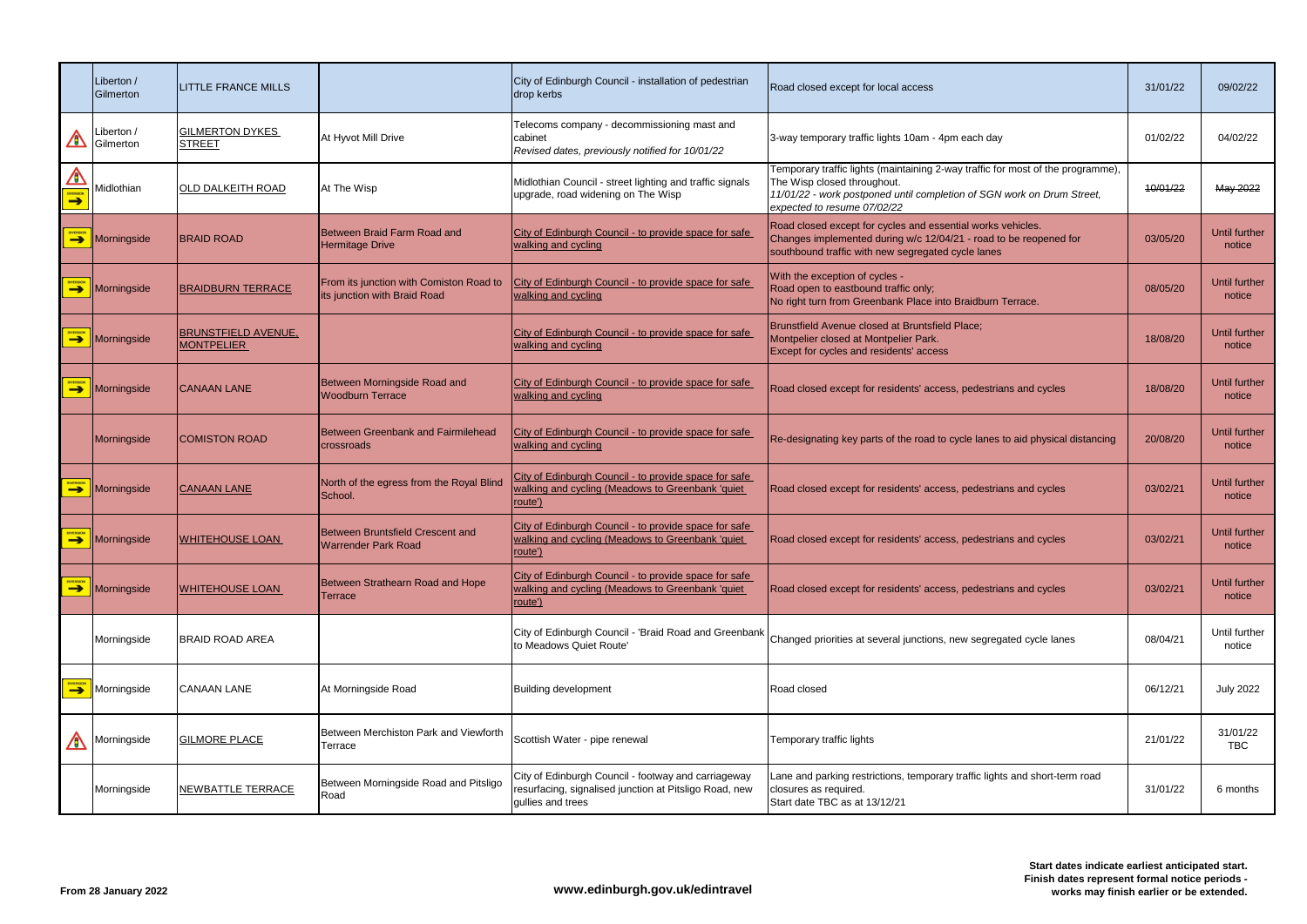| A                | Morningside                      | <b>MONTPELIER PARK</b>                 | At Montpelier Terrace                                                       | BT - ducting installation                                                    | 2-way temporary traffic lights                                                                               | 01/02/22 | 04/02/22                |
|------------------|----------------------------------|----------------------------------------|-----------------------------------------------------------------------------|------------------------------------------------------------------------------|--------------------------------------------------------------------------------------------------------------|----------|-------------------------|
| ⚠                | Morningside                      | <b>PENTLAND GARDENS</b>                | At Swan Spring Avenue                                                       | Scottish Water - manhole repairs                                             | 3-way temporary traffic lights                                                                               | 02/02/22 | 02/02/22                |
| A                | Morningside                      | <b>MORNINGSIDE ROAD</b>                | Between Church Hill Place and<br>Newbattle Terrace                          | Virgin Media - chamber repairs<br>Rescheduled from 19/01/22, dates TBC       | Off-peak 2-way temporary traffic lights                                                                      | 05/02/22 | 05/02/22                |
|                  | <b>Pentland Hills</b>            | <b>BABERTON MAINS WYND</b><br>and BANK |                                                                             | City of Edinburgh Council - to provide space for safe<br>walking and cycling | Motor vehicles prohibited:<br>Monday - Thursday 8am - 10am and 2pm - 4pm<br>Friday 8am - 10am and 11am - 1pm | 11/05/21 | Until further<br>notice |
| A                | <b>Pentland Hills</b>            | <b>DUMBRYDEN DRIVE</b>                 | Full length between Hailesland Road and<br>Murrayburn Road                  | Cityfibre - cable and ducting installation                                   | Lane closures, parking restrictions, temporary traffic lights as required                                    | 10/01/22 | <b>March 2022</b>       |
| A                | <b>Pentland Hills</b>            | <b>LANARK ROAD</b>                     | Between Foulis Crescent and Woodhall<br>Drive (Juniper Green parish church) | Scottish Water - urgent sewer repairs                                        | 2-way temporary traffic lights                                                                               | 27/02/22 | 04/02/22<br><b>TBC</b>  |
| <b>DIVERSION</b> | <b>Pentland Hills</b>            | <b>ADDISTON FARM ROAD</b>              | Between A71 and Brampton Lodge                                              | Scottish Water - mains upgrade                                               | Road closed                                                                                                  | 31/01/22 | 8 weeks<br>estimated    |
| A                | <b>Pentland Hills</b>            | <b>CLIFTONHALL ROAD</b>                | Between Bonnington Road and<br><b>Wilkieston Road</b>                       | BT / KN - cable installation                                                 | Temporary traffic lights 9pm - 6am                                                                           | 02/02/22 | 03/02/22                |
| A                | <b>Pentland Hills</b>            | LANARK ROAD WEST                       | Between Curriehill Road and Riccarton<br><b>Mains Road</b>                  | Scottish Water - cut and cap water pipe                                      | 2-way temporary traffic lights                                                                               | 09/02/22 | 16/02/22                |
|                  | $\rightarrow$ Pentland Hills     | <b>BABERTON MAINS WAY</b>              | Between 65 and 71 (between Baberton<br>Mains Brae and Baberton Mains Wood)  | Scottish Water - manhole repairs                                             | Road closed to through traffic                                                                               | 14/02/22 | 14/02/22                |
|                  | $\rightarrow$ Pentland Hills     | <b>CLOVENSTONE PARK</b>                | Between 54 and 62                                                           | Scottish Water - manhole repairs                                             | Road closed to through traffic                                                                               | 22/02/22 | 22/02/22                |
|                  | <b>PERSICK</b><br>Pentland Hills | <b>HARVESTERS WAY</b>                  | Between Dumbeg Park and Greenacre                                           | Scottish Water - manhole repairs                                             | Road closed to through traffic                                                                               | 22/02/22 | 22/02/22                |
|                  | <b>Pentland Hills</b>            | <b>CURRIEHILL CASTLE DRIVE</b>         | North / South section between nos. 75<br>and 77                             | Scottish Water - manhole repairs                                             | Road closed                                                                                                  | 24/02/22 | 24/02/22                |
| A                | <b>Pentland Hills</b>            | <b>LANARK ROAD WEST</b>                | At Somerville Road                                                          | Telecoms company - cherry picker access to overhead<br>equipment             | Off-peak 3-way temporary traffic lights                                                                      | 16/03/22 | 16/03/22                |
| <b>DIVERSION</b> | Portobello/<br>Craigmillar       | <b>BAILEYFIELD CRESCENT</b>            | Between Sir Harry Lauder Road and<br><b>Fishwives' Causeway</b>             | Advance Construction - sewer replacement and road<br>realignment             | Road closed                                                                                                  | 10/09/18 | <b>TBC</b>              |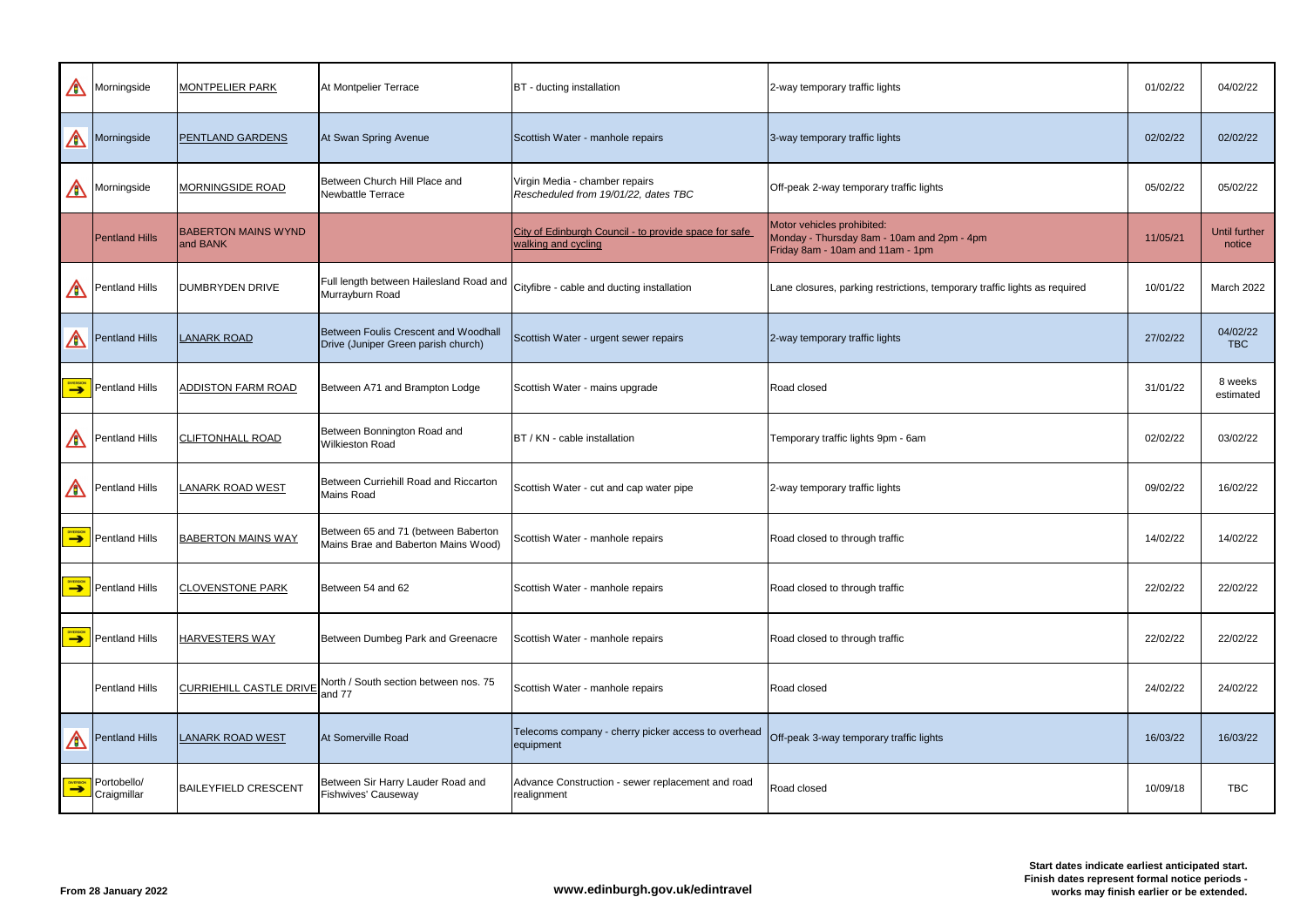| <b>NVERSION</b><br>$\rightarrow$ | Portobello/<br>Craigmillar | <b>STANLEY STREET / HOPE</b><br>PARK         | Between Christian Grove and access to<br>Network Rail yard                                            | City of Edinburgh Council - to provide space for safe<br>walking and cycling                                                                                               | Road closed to through traffic except cycles.                                                                                    | 29/05/20 | Until further<br>notice        |
|----------------------------------|----------------------------|----------------------------------------------|-------------------------------------------------------------------------------------------------------|----------------------------------------------------------------------------------------------------------------------------------------------------------------------------|----------------------------------------------------------------------------------------------------------------------------------|----------|--------------------------------|
|                                  | Portobello/<br>Craigmillar | PORTOBELLO HIGH<br><b>STREET</b>             | Between Fishwives' Causeway and<br>Marlborough Street                                                 | City of Edinburgh Council - to provide space for safe<br>walking and cycling<br>These measures removed w/c 15/11/21 except<br>footway widening west of Bridge Street       | Redesigning key parts of the road to increase safety for pedestrians and<br>cyclists during the current Covid-19 pandemic.       | 24/07/20 | Until further<br>notice        |
| $\rightarrow$                    | Portobello/<br>Craigmillar | <b>MAGDALENE GARDENS:</b><br>MAGDALENE DRIVE | At Brunstane primary school;<br>Section leading to rear of Brunstane<br>primary school.               | City of Edinburgh Council - to provide space for safe<br>walking and cycling                                                                                               | Road closed except for cycles                                                                                                    | 02/10/20 | Until further<br>notice        |
|                                  | Portobello/<br>Craigmillar | <b>DUDDINGSTON ROAD</b>                      |                                                                                                       | City of Edinburgh Council - to provide space for safe<br>walking and cycling                                                                                               | Re-designating key parts of the road to help pedestrians, people using<br>wheelchairs, prams or bicycles to physically distance. | 09/11/20 | <b>Until further</b><br>notice |
|                                  | Portobello/<br>Craigmillar | <b>A1 CORRIDOR</b>                           | London Road / Willowbrae Road / Milton<br>Road West between Leith Walk and<br>Mountcastle Drive North | City of Edinburgh Council - to provide space for safe<br>walking and cycling                                                                                               | Re-designating key parts of the road to help pedestrians, people using<br>wheelchairs, prams or bicycles to physically distance. | 30/11/20 | Until further<br>notice        |
|                                  | Portobello/<br>Craigmillar | <b>COLLIER PLACE</b>                         | At Hay Gardens                                                                                        | City of Edinburgh Council - to provide space for safe<br>walking and cycling                                                                                               | Motor vehicles prohibited:<br>Monday - Thursday 8am - 10am and 2pm - 4pm<br>Friday 8am - 10am and 11am - 1pm                     | 11/05/21 | Until further<br>notice        |
|                                  | Portobello/<br>Craigmillar | <b>MOFFAT WAY</b>                            | At St Francis Way                                                                                     | City of Edinburgh Council - to provide space for safe<br>walking and cycling                                                                                               | Motor vehicles prohibited:<br>Monday - Thursday 8am - 10am and 2pm - 4pm<br>Friday 8am - 10am and 11am - 1pm                     | 11/05/21 | Until further<br>notice        |
|                                  | Portobello/<br>Craigmillar | MARLBOROUGH STREET                           |                                                                                                       | Amey for City of Edinburgh Council - replacing street<br>lighting lanterns<br>Work postponed, awaiting new dates                                                           | Road closed 8am - 4pm                                                                                                            | 08/12/21 | 08/12/21                       |
| A                                | Portobello/<br>Craigmillar | <b>NEWCRAIGHALL ROAD</b>                     | Whitehill Street, east of Newcraighall<br>village                                                     | Developer - kerb realignment and new site entrance                                                                                                                         | Temporary traffic lights, bus stop closures as signed                                                                            | 12/01/22 | By 31/01/22                    |
| $\triangle$                      | Portobello/<br>Craigmillar | NIDDRIE MAINS ROAD                           | At Harewood Drive                                                                                     | Energy Assets - electricity connection for school<br>building                                                                                                              | Temporary traffic lights                                                                                                         | 24/01/22 | 31/01/22<br><b>TBC</b>         |
|                                  | Portobello/<br>Craigmillar | <b>HOPE LANE NORTH</b>                       | Between Portobello High Street and St<br>Mark's Lane                                                  | Openreach - ducting installation                                                                                                                                           | Road closed to through traffic                                                                                                   | 26/01/22 | 28/01/22                       |
| A                                | Portobello/<br>Craigmillar | <b>DUDDINGSTON ROAD</b>                      | Between Milton Road West and<br>Southfield Farm Grove                                                 | Scottish Power - street lighting works                                                                                                                                     | Temporary traffic lights proposed                                                                                                | 27/01/22 | 03/02/22                       |
| <b>DIVERSION</b>                 | Portobello/<br>Craigmillar | <b>MILTON ROAD WEST</b>                      | Between Southfield Loan and<br>Duddingston Gardens South                                              | City of Edinburgh Council - carriageway repairs at bus<br>stops                                                                                                            | Lane and parking restrictions, Duddingston Rise closed at Milton Road West                                                       | 30/01/22 | 02/02/22                       |
|                                  | Sighthill/Gorgie           | <b>DALRY ROAD</b>                            | Between Distillery Lane and Ardmillan<br>Terrace                                                      | City of Edinburgh Council - to provide space for safe<br>walking and cycling<br>Measures removed w/c 15/11/21 except footway<br>widening on south side near Dalry cemetery | Redesigning key parts of the road to increase safety for pedestrians and<br>cyclists during the current Covid-19 pandemic.       | 23/07/20 | Until further<br>Notice        |
| DIVERSION                        | Sighthill/Gorgie           | <b>SIGHTHILL LOAN</b>                        |                                                                                                       | City of Edinburgh Council - to provide space for safe<br>walking and cycling                                                                                               | Road closed between Sighthill Avenue and Sighthill Gardens                                                                       | 18/08/20 | Until further<br><b>Notice</b> |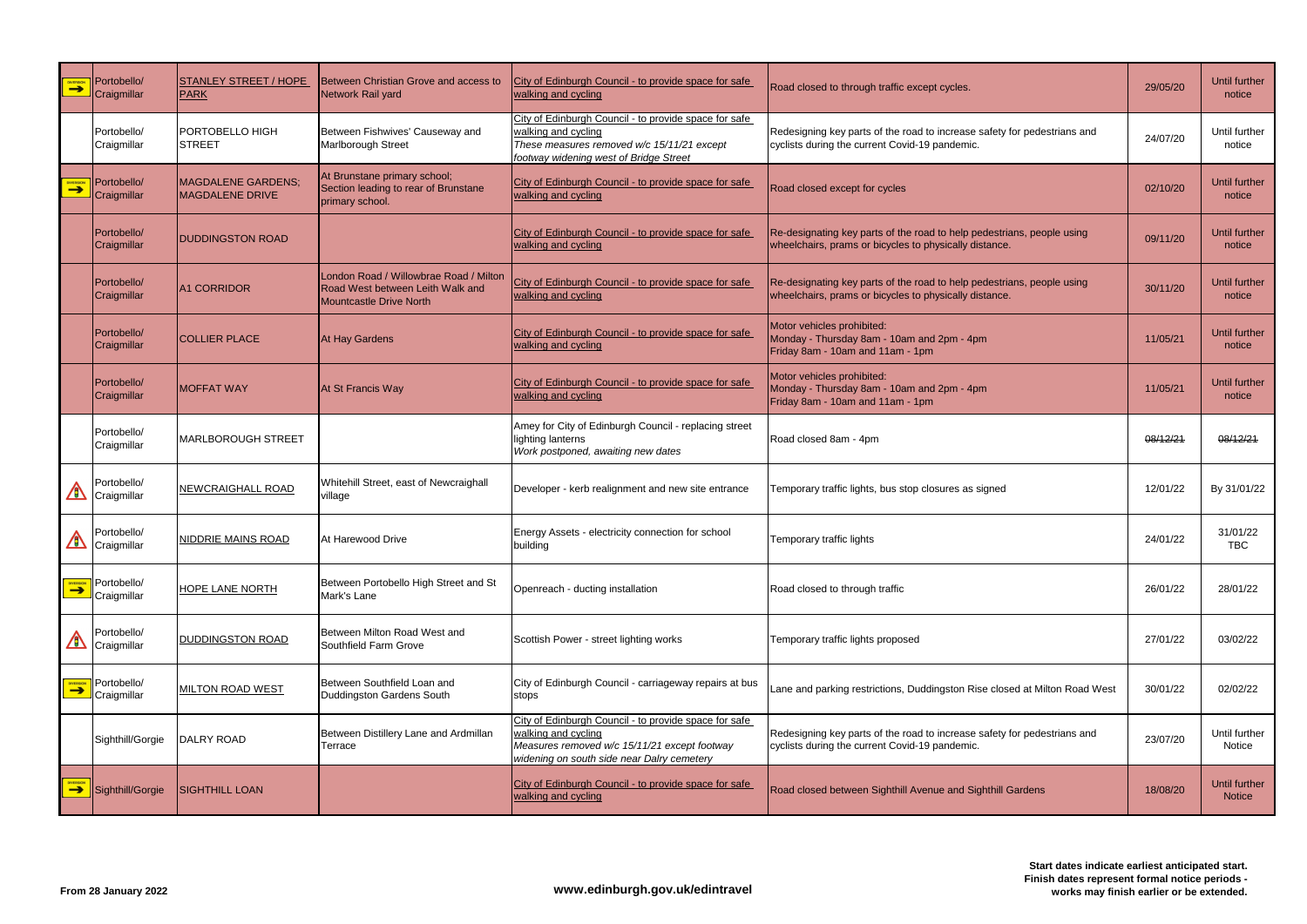| DIVERSION                       | Sighthill/Gorgie         | REDHALL GROVE                          | Between Redhall Road and Redhall Drive                          | City of Edinburgh Council - to provide space for safe<br>walking and cycling                                        | Motor vehicles prohibited:<br>Monday - Thursday 8am - 10am and 2pm - 4pm<br>Friday 8am - 10am and 11am - 1pm                                                                                                                                                                                                                     | 17/02/21 | <b>Until further</b><br>notice |
|---------------------------------|--------------------------|----------------------------------------|-----------------------------------------------------------------|---------------------------------------------------------------------------------------------------------------------|----------------------------------------------------------------------------------------------------------------------------------------------------------------------------------------------------------------------------------------------------------------------------------------------------------------------------------|----------|--------------------------------|
| $\rightarrow$                   | Sighthill/Gorgie         | <b>MURIESTON CRESCENT</b>              |                                                                 | Bowmer & Kirkland - development project                                                                             | North footway closed between rail bridge and Murieston Place.<br>Ad-hoc traffic management for deliveries. One-way system (eastbound only)<br>between Russell Road and Dalry Road from 19/07/21                                                                                                                                  | 03/03/21 | January 2023                   |
|                                 | Sighthill/Gorgie         | WESTFIELD ROAD /<br><b>GORGIE ROAD</b> | From Stevenson Road into Robertson<br>Avenue                    | Scottish Power - cable installation (Westfield Road to<br>Robertson Avenue).                                        | Work cleared 29/10/21, resumes at Robertson Avenue January 2022, details<br><b>TBC</b>                                                                                                                                                                                                                                           | 13/09/21 | 6 weeks<br>estimated           |
|                                 | Sighthill/Gorgie         | SIGHTHILL AREA                         |                                                                 | SGN - gas main renewal                                                                                              | Lane and parking restrictions on Sighthill Road / View / Place / Terrace / Loan<br>Gardens / Park.<br>Wester Hailes Road / Sighthill Road junction closed towards the end of the<br>project                                                                                                                                      | 17/01/22 | March / April<br>2022          |
|                                 | <b>Sighthill/Gorgie</b>  | PARKHEAD DRIVE                         | Link road from Murrayburn Road<br>(opposite Lothan Buses depot) | Scottish Power - cable fault                                                                                        | <b>Road closed</b>                                                                                                                                                                                                                                                                                                               | 18/01/22 | <b>TBC</b>                     |
|                                 | Sighthill/Gorgie         | <u>NESTFIELD ROAD</u>                  | At Stevenson Road / Westfield Avenue                            | Scottish Power - cable installation                                                                                 | 4-way temporary traffic lights, Westfield Road closed (no access to / from<br>Gorgie Road) for 5 days until 25/01/22 then citybound lane closure.                                                                                                                                                                                | 19/01/22 | 28/01/22                       |
|                                 | Sighthill/Gorgie         | WESTFIELD ROAD                         | At Gorgie Road end                                              | Cityfibre - cable and ducting installation                                                                          | Lane and parking restrictions                                                                                                                                                                                                                                                                                                    | 19/01/22 | <b>TBC</b>                     |
| A                               | Sighthill/Gorgie         | <b>BROOMHOUSE DRIVE</b>                | At Saughton House                                               | Clancy Docwra - utility repairs                                                                                     | Temporary traffic lights                                                                                                                                                                                                                                                                                                         | 27/01/22 | <b>TBC</b>                     |
|                                 | Sighthill/Gorgie         | <b>GORGIE AREA</b>                     |                                                                 | Hearts v Motherwell, kick-off 3pm                                                                                   | McLeod Street closed before and after the match, Gorgie area parking<br>restrictions as signed                                                                                                                                                                                                                                   | 29/01/22 | 29/01/22                       |
|                                 | Sighthill/Gorgie         | <b>ARDMILLAN TERRACE</b>               | At Gorgie Road / Dalry Road                                     | BT / KN - manhole repairs<br>Work postponed 2pm 28/01/22                                                            | 4-way temporary traffic lights                                                                                                                                                                                                                                                                                                   | 30/01/22 | 30/01/22                       |
| A                               | Sighthill/Gorgie         | <b>WHEATFIELD STREET</b>               | At Wheatfield Place                                             | Utility company - power cable connections                                                                           | Temporary traffic lights                                                                                                                                                                                                                                                                                                         | 31/01/22 | 07/02/22<br><b>TBC</b>         |
| A                               | Sighthill/Gorgie         | DALRY ROAD                             | At West Park Place / Caledonian Place                           | Scottish Water - manhole repairs                                                                                    | 4-way temporary traffic lights                                                                                                                                                                                                                                                                                                   | 27/02/22 | 27/02/22                       |
| $\triangle$<br><b>EXPERSION</b> | Sighthill/Gorgie         | <b>STENHOUSE DRIVE</b>                 | Between Saughton Mains Street and<br>Saughton Avenue West       | Openreach - cabling and ducting installation for new<br>service                                                     | 4-way temporary traffic lights, south leg of Saughton Avenue West closed at<br><b>Stenhouse Drive</b>                                                                                                                                                                                                                            | 07/03/22 | 11/03/22                       |
|                                 | Southside /<br>Newington | <b>OLD DALKEITH ROAD</b>               | Road                                                            | Between Cameron Toll and Little France City of Edinburgh Council - to provide space for safe<br>walking and cycling | Re-designating key parts of the road to help pedestrians, people using<br>wheelchairs, prams or bicycles to physically distance                                                                                                                                                                                                  | 05/06/20 | Until further<br>notice        |
|                                 | Southside /<br>Newington | <b>GEORGE SQUARE AREA</b>              |                                                                 | City of Edinburgh Council - to provide space for safe<br>walking and cycling                                        | Anti-clockwise one-way system between Crichton Street and Meadow Lane.<br>Crichton Street one-way (westbound only) expect for cycles;<br>George Square east side closed;<br>George Square north and west sides one-way (westbound / southbound only)<br>except for cycles;<br>Meadow Lane one-way (eastbound only) except cycles | 09/09/20 | Until further<br>notice        |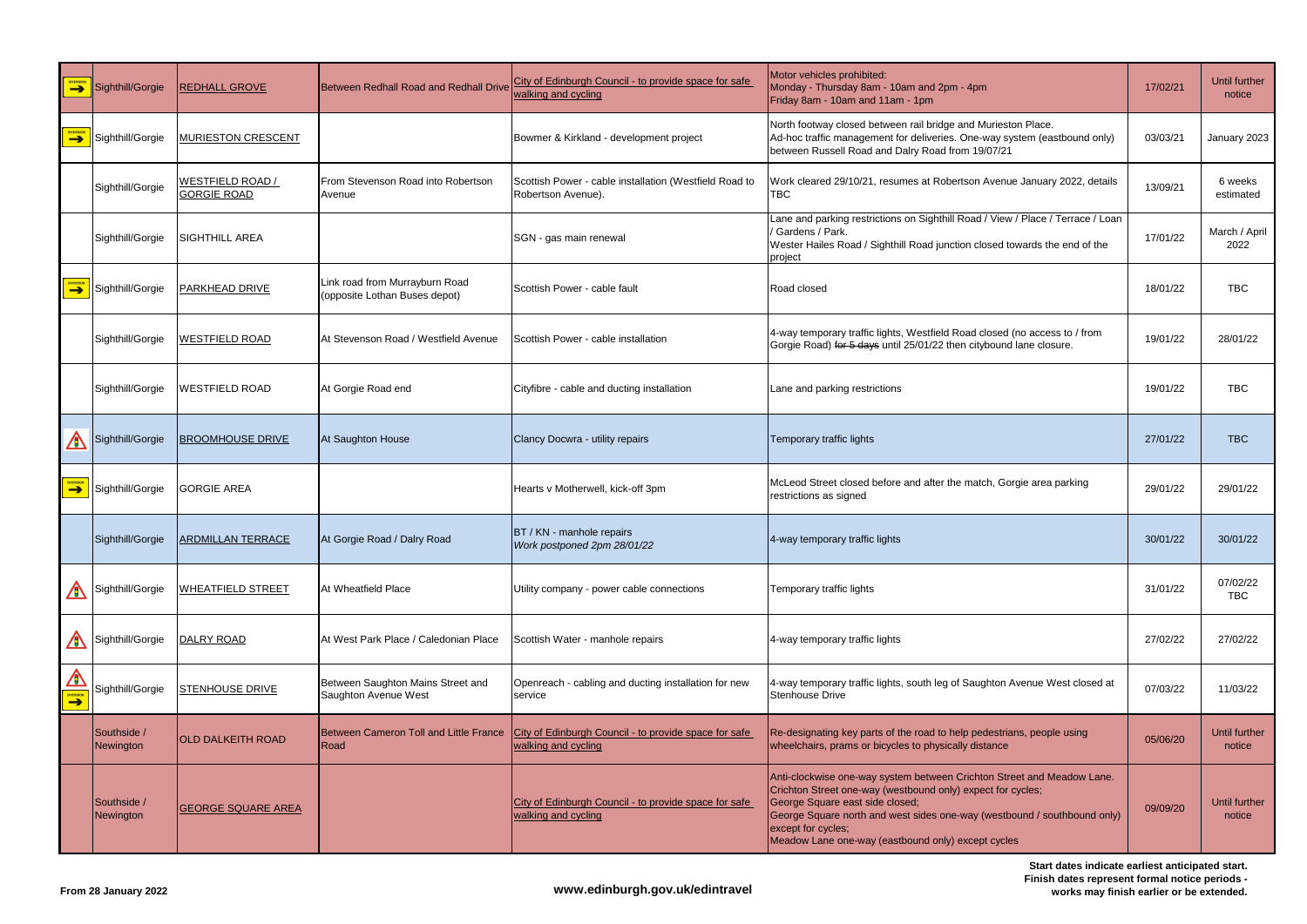| DIVERSION                            | Southside /<br>Newington           | <b>SCIENNES ROAD</b>                       | At Sciennes primary school                                      | City of Edinburgh Council - to provide space for safe<br>walking and cycling | Road closed (in addition to ongoing School Streets measures)                                                                                                                                                                                               | 15/09/20 | Until further<br>notice |
|--------------------------------------|------------------------------------|--------------------------------------------|-----------------------------------------------------------------|------------------------------------------------------------------------------|------------------------------------------------------------------------------------------------------------------------------------------------------------------------------------------------------------------------------------------------------------|----------|-------------------------|
|                                      | Southside /<br>Newington           | <b>BUCCLEUCH STREET</b>                    |                                                                 | City of Edinburgh Council - to provide space for safe<br>walking and cycling | Re-designating key parts of the road to help pedestrians, people using<br>wheelchairs, prams or bicycles to physically distance.                                                                                                                           | 12/10/20 | 23/10/20                |
| <b>DIVERSION</b>                     | Southside /<br>Newington           | CAUSEWAYSIDE /<br><b>RATCLIFFE TERRACE</b> |                                                                 | City of Edinburgh Council - to provide space for safe<br>walking and cycling | Re-designating key parts of the road to help pedestrians, people using<br>wheelchairs, prams or bicycles to physically distance.                                                                                                                           | 16/11/20 | Until further<br>notice |
| <b>DIVERSION</b>                     | Southside /<br>Newington           | <b>SIMON SQUARE</b>                        | Between Gilmour Street and Hardwell<br>Close                    | Crane operations                                                             | Road and west footway closed                                                                                                                                                                                                                               | 16/11/20 | February 2022           |
|                                      | Southside /<br>Newington           | <b>CRAIGMILLAR PARK</b>                    | Between Lady Road and Crawfurd Road                             | City of Edinburgh Council - to provide space for safe<br>walking and cycling | Re-designating key parts of the road to help pedestrians, people using<br>wheelchairs, prams or bicycles to physically distance.                                                                                                                           | 11/01/21 | Until further<br>notice |
|                                      | Southside /<br>Newington           | <b>CLEARBURN ROAD</b>                      | Between Prestonfield Avenue and<br><b>Prestonfield Road</b>     | City of Edinburgh Council - to provide space for safe<br>walking and cycling | Motor vehicles prohibited:<br>Monday - Thursday 8am - 10am and 2pm - 4pm<br>Friday 8am - 10am and 11am - 1pm                                                                                                                                               | 17/02/21 | Until further<br>notice |
| DIVERSION                            | Southside /<br>Newington           | <b>PRESTONFIELD ROAD</b>                   | <b>Junction with Clearburn Road</b>                             | City of Edinburgh Council - to provide space for safe<br>walking and cycling | Road closed except for residents' access, pedestrians and cycles                                                                                                                                                                                           | 17/02/21 | Until further<br>notice |
| A<br><b>DIVERSION</b>                | Southside /<br>Newington           | <b>BLACKET AVENUE AREA</b>                 |                                                                 | Cityfibre - cable and ducting installation                                   | Lane and parking restrictions as signed, temporary traffic lights as required.<br>Phased road closures of Dryden Place, Blacket Place, Blacket Avenue, East<br>Newington Place, Alfred Place, Spence Street, Marchhall Place, Romero<br>Place              | 20/09/21 | January 2022            |
| $\bigtriangleup$<br><b>DIVERSION</b> | Southside /<br>Newington           | <b>EAST PRESTON STREET</b><br>AREA         |                                                                 | Cityfibre - cable and ducting installation                                   | Lane and parking restrictions as signed, temporary traffic lights as required.<br>Phased road closures of Oxford Street, South Oxford Street, Lutton Place,<br><b>Bernard Terrace</b>                                                                      | 20/09/21 | January 2022            |
| ⚠                                    | Southside /<br>DIVERSION Newington | QUEEN'S CRESCENT AREA                      |                                                                 | Cityfibre - cable and ducting installation                                   | Lane and parking restrictions as signed, temporary traffic lights as required.<br>Phased road closures of Peel Terrace, Cobden Road, Cobden Crescent,<br>Ventnor Terrace, Ventnor Place, Burgess Terrace, Queen's Crescent,<br>McLaren Road, East Mayfield | 20/09/21 | January 2022            |
| <b>DIVERSION</b>                     | Southside /<br>Newington           | <b>OBSERVATORY ROAD</b><br><b>AREA</b>     |                                                                 | City of Edinburgh Council - carriageway resurfacing                          | Phased road closures. Observatory Road (week 1), Blackford Hill View /<br>Blackford Hill Rise upper section (week 2), Blackford Hill Grove / Blackford Hill<br>Rise lower section (week 3)                                                                 | 29/11/21 | End of January          |
|                                      | Southside /<br>Newington           | <b>SOUTH CLERK STREET</b>                  | Between Hope Park Terrace / Bernard<br>Terrace and Lutton Place | SGN - new gas main connection                                                | Lane closures / contraflow, bus stop closures as signed                                                                                                                                                                                                    | 24/01/22 | 7 days<br>estimated     |
| A                                    | Southside /<br>Newington           | <b>MINTO STREET</b>                        | At Mayfield Gardens / E & W Mayfield                            | Openreach - access to carriageway manholes                                   | Off-peak 4-way temporary traffic lights                                                                                                                                                                                                                    | 19/02/22 | 19/02/22                |
|                                      | Trunk road<br>network              | A90 / M90                                  |                                                                 | BEAR Scotland - gantry repairs<br>Work postponed 12/01/22                    | M90 (N) closed M9 to J1A;<br>A90 (N) reduced to 1 lane between Scotstoun and J1A.<br>8pm - 5am                                                                                                                                                             | 12/01/22 | 13/01/22                |
| $\rightarrow$                        | Trunk road<br>network              | A1                                         | Dolphingstone to Wallyford                                      | BEAR Scotland - carriageway line marking                                     | Road closed to northbound traffic 7.30pm - 6am, diversion signed via A199 -<br>A6094                                                                                                                                                                       | 28/01/22 | 29/01/22                |